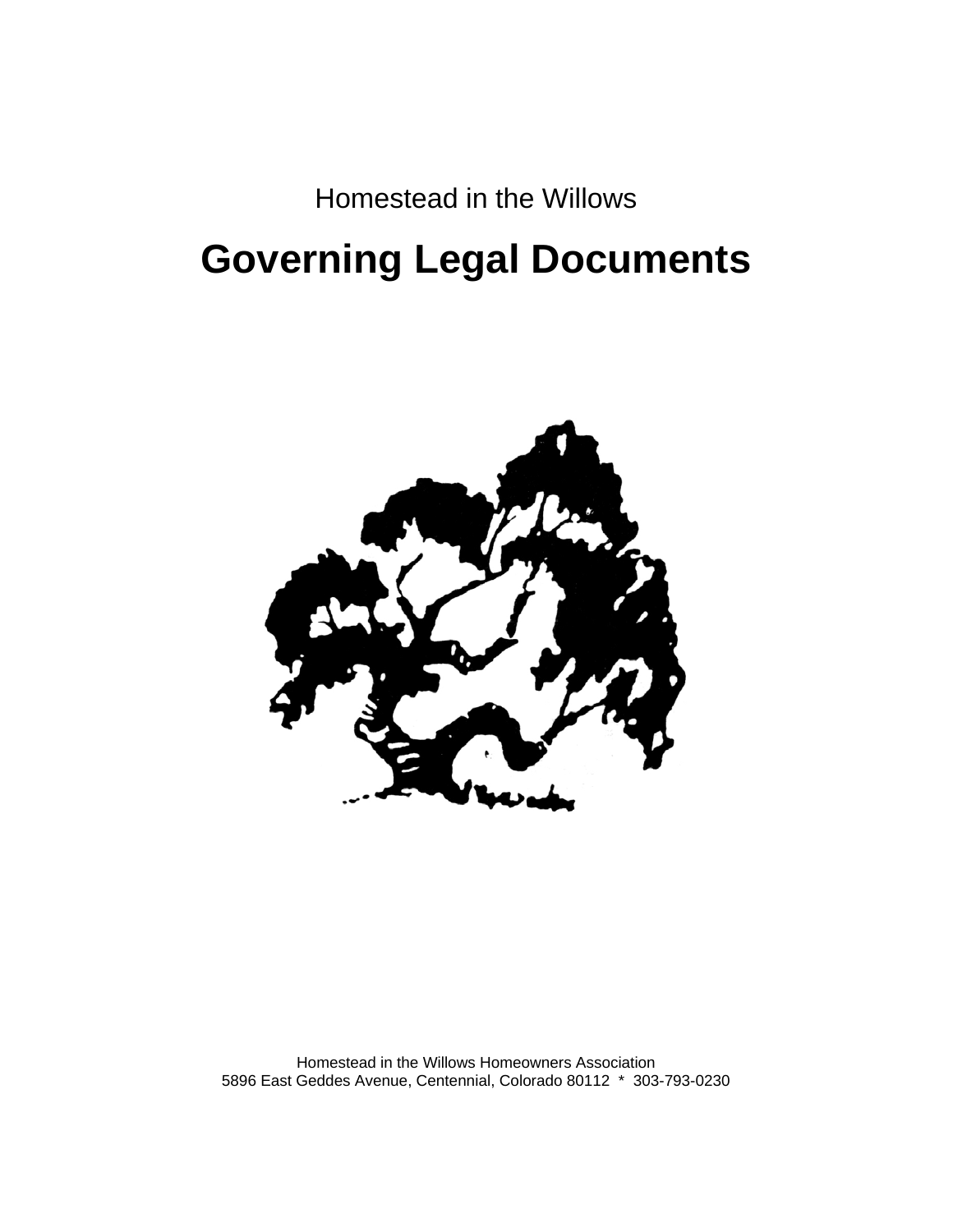

 **Table of Contents** 

## **Governing Legal Documents**

|                                                                                                   | Page           |
|---------------------------------------------------------------------------------------------------|----------------|
|                                                                                                   | 1              |
|                                                                                                   | $\mathbf{1}$   |
|                                                                                                   | $\overline{2}$ |
|                                                                                                   | $\overline{2}$ |
|                                                                                                   | $\overline{2}$ |
| $Dissolution \ldots \ldots \ldots \ldots \ldots \ldots \ldots \ldots \ldots \ldots \ldots \ldots$ | 3              |
|                                                                                                   | 3              |
|                                                                                                   | 3              |
|                                                                                                   | 4              |
| Meeting of Members                                                                                | 4              |
| Board of Directors: Selection: Term of Office                                                     | 5              |
| Nomination and Election of Directors                                                              | 5              |
|                                                                                                   | 5              |
| Powers and Duties of the Board of Directors                                                       | 6              |
|                                                                                                   | 6              |
|                                                                                                   | 7              |
|                                                                                                   | $\tau$         |
|                                                                                                   | 8              |
|                                                                                                   | 8              |
|                                                                                                   | 8              |
| Subjecting Additional Property to this Declaration                                                | 9              |
| Membership and Voting Rights in the Association                                                   | 9              |
| Property Rights in the Common Properties                                                          | 10             |
| Covenant for Maintenance Assessment                                                               | 11             |
| Restrictions on Use of Property by Occupants                                                      | 13             |
| Restrictions on Type of Structure Permitted                                                       | 14             |
| Restrictions Regarding Construction and Maintenance                                               | 14             |
|                                                                                                   | 16             |
| Insurance and Indemnification                                                                     | 17             |
|                                                                                                   | 17             |
|                                                                                                   |                |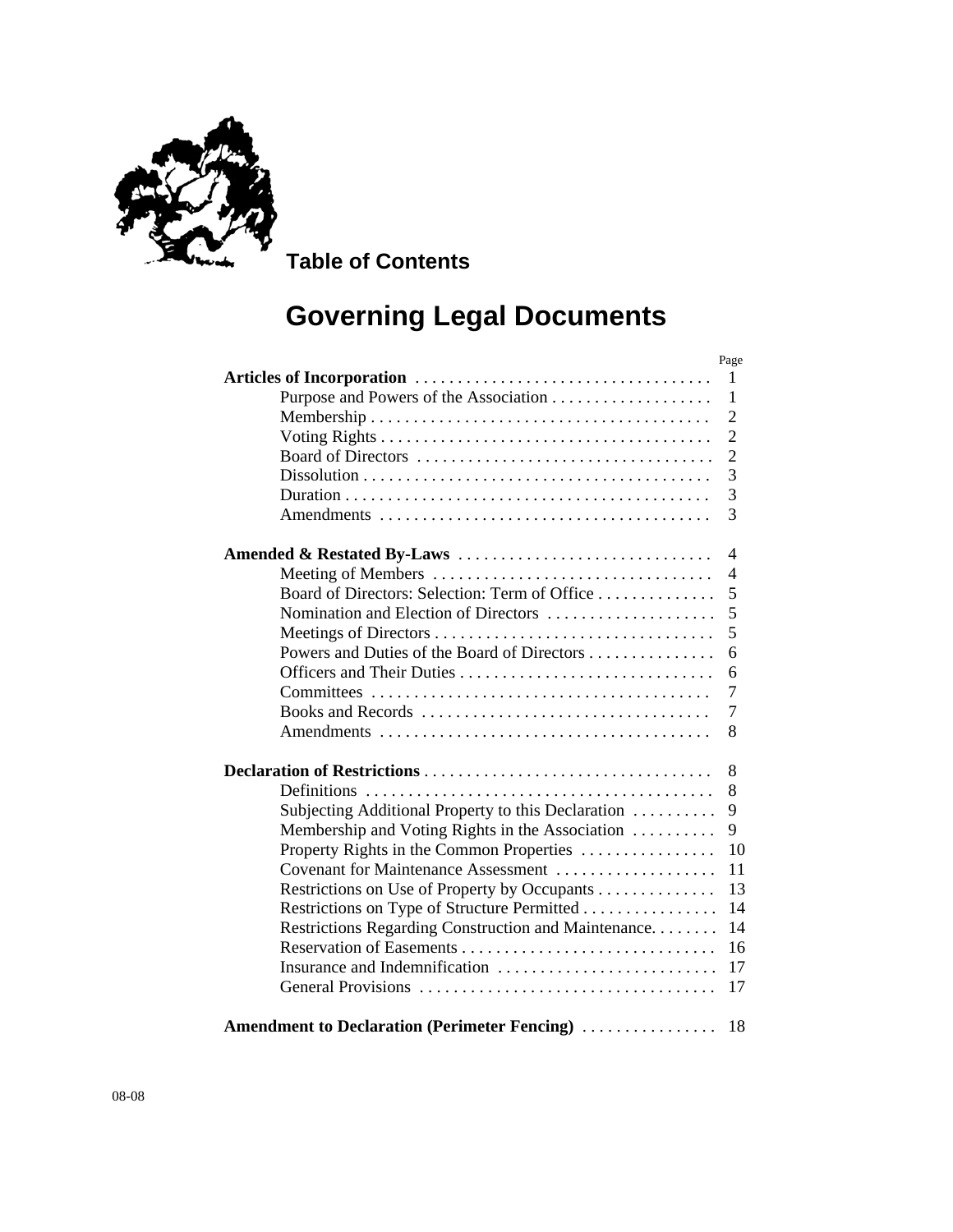#### **ARTICLES OF INCORPORATION OF HOMESTEAD IN THE WILLOWS HOMEOWNERS ASSOCIATION, INC.**

In Compliance with the requirements of the Colorado Non-profit Corporation Act, the undersigned person, acting as incorporator of a corporation, signs and acknowledges the following Articles of Incorporation for such corporation.

#### ARTICLE I

The name of the corporation is HOMESTEAD IN THE WILLOWS HOMEOWNERS ASSOCIATION, INC., hereafter called the "Association".

#### ARTICLE II

The initial registered office of the Association is located at 7336 South Xenia Circle, (P.O. Box 767) Englewood, Colorado, 80110.

#### ARTICLE III

Charles H. Sanford, whose address is 8022 E. Hinsdale Place, (P.O. Box 767) Englewood, Colorado 80110, is hereby appointed the initial registered agent of this Association.

#### ARTICLE IV

#### **PURPOSE AND POWERS OF THE ASSOCIATION**

This Association does not contemplate pecuniary gain or profit to the members thereof, and the specific purposes for which it is formed are to provide for maintenance and preservation of the Common Area within that certain tract of property described as: Homestead In The Willows Filing 1, Arapahoe County, Colorado, and to promote the health, safety and welfare of the residents within the above described property and any additions thereto as may hereafter be brought within the jurisdiction of this Association, and for this purpose to:

 (a) exercise all of the powers and privileges and to perform all of the duties and obligations of the Association as set forth in that certain Declaration of Restrictions, hereinafter called the "Declaration", applicable to the property and recorded or to be recorded in the office of the Clerk and Recorder of Arapahoe County, Colorado and as the same may be amended from time to time as therein provided, said Declaration being incorporated herein as if set forth at length;

(b) fix, levy, collect and enforce payment by any lawful means, all charges or assessments pursuant to the terms of the Declaration; to pay all expenses in connection therewith and all office and other expenses incident to the conduct of the business of the Association, including all licenses, taxes or governmental charges levied or imposed against the property of the Association;

(c) acquire (by gift, purchase or otherwise), own, hold, improve, build upon, operate, maintain, convey, sell, lease, transfer, dedicate for public use or otherwise dispose of real or personal property in connection with the affairs of the Association;

(d) borrow money, and with the assent of fifty percent of each class of members mortgage, pledge, encumber by deed in trust, or hypothecate any or all of its real or personal property as security for money borrowed or debts incurred;

(e) dedicate, sell or transfer all or any part of the Common Area to any public agency, authority, or utility for such purposes and subject to such conditions as may be agreed to by the members. No such dedication or transfer shall be effective unless an instrument has been signed by two-thirds (2/3) of each class of members, agreeing to such dedication, and sale or transfer;

(f) participate in mergers and consolidations with other nonprofit corporations organized for the same purposes or annex additional residential property and Common Area. Any such merger, consolidation or annexation may be approved by the Board of Directors of the Association while there is a Class B member of the Association, and thereafter shall have the assent of two-thirds (2/3) of the Class A members;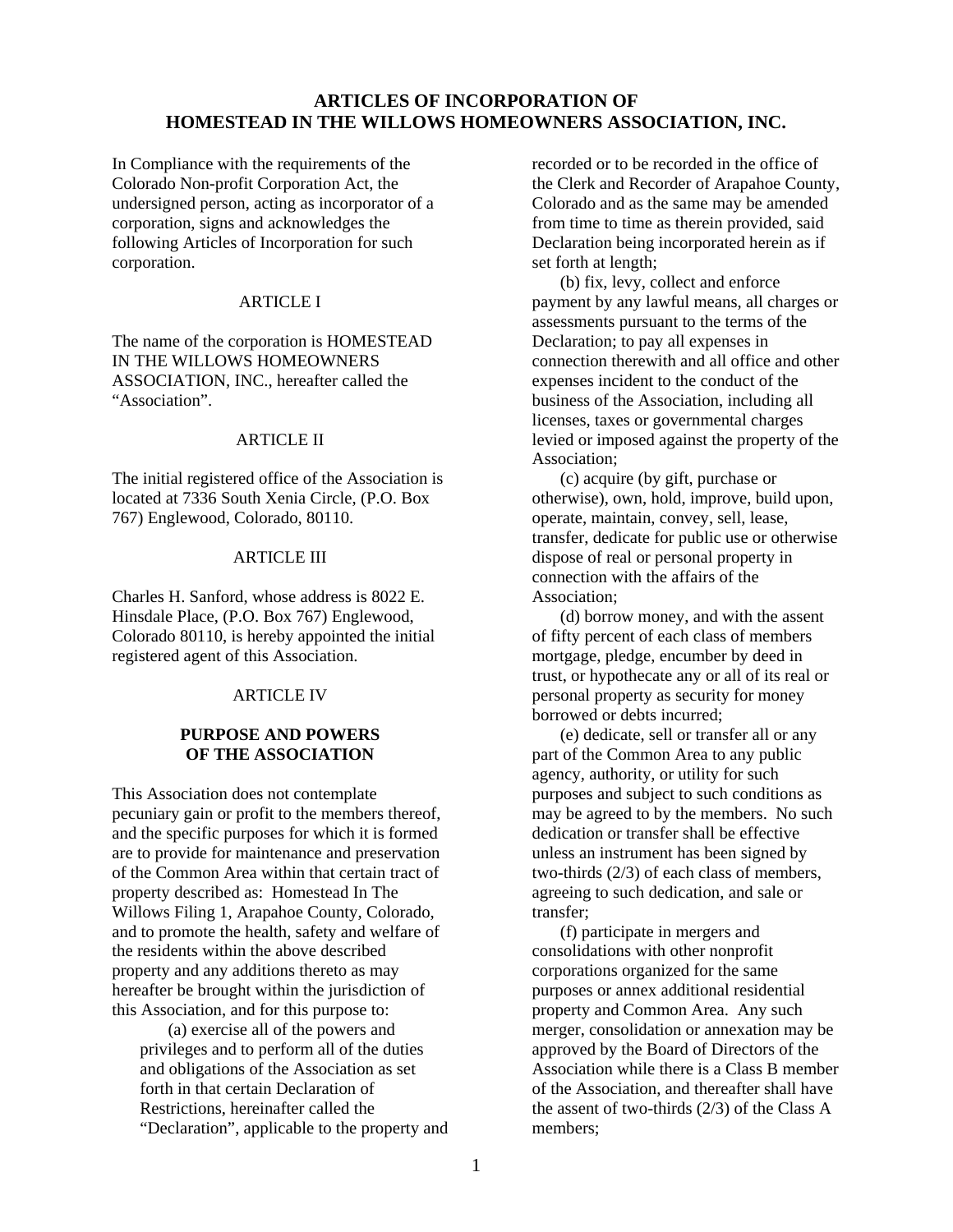(g) to exchange any part of the Common Properties not in excess of 40,000 square feet for a like amount of property contiguous to such Common Property, provided that the Board of Directors of the corporation by unanimous vote of all of the members of the Board of Directors then in office finds: (a) that such an exchange will be beneficial to the corporation, and (b) that the value of the property exchanged is at least equal to the value of the Common Properties involved in the exchange;

(h) have and to exercise any and all powers, rights and privileges which a corporation organized under the Non-Profit Corporation Law of the State of Colorado by law may now or hereafter have or exercise.

#### ARTICLE V **MEMBERSHIP**

Every person or entity who is a record owner of a fee or undivided fee interest in any building site or living unit which is subject by covenants of record to assessment by the Association, including contract sellers, shall be a member of the Association. The foregoing is not intended to include persons or entities who hold an interest merely as security for the performance of an obligation. Membership shall be appurtenant to and may not be separated from ownership of any Lot which is subject to assessment by the Association.

 The Board of Directors of the corporation may establish by resolution a classification of associate membership which shall be applicable to persons who are not eligible as members, and to tenants of members of the corporation. Associate members shall have no voting rights.

#### ARTICLE VI **VOTING RIGHTS**

The Association shall have two classes of voting membership:

Class A. Class A members shall be all Owners with the exception of Sanford Homes, Inc., and shall be entitled to one vote for each building site or living unit owned. When more than one person holds an interest in any building site or living unit, all such persons shall be members. The vote for such building site or living unit shall be exercised as they amoung

themselves determine, but in no event shall more than one vote be cast with respect to any building site or living unit.

Class B. The Class B member (s) shall be Sanford Homes, Inc., its successor or assigns (as defined in the Declaration). The Class B membership shall cease and be converted to Class A membership on the happening or either of the following events, whichever occurs earlier:

(a) when the Class B member elects in writing to terminate his Class B membership. (b) on December 31, 1984.

#### ARTICLE VII **BOARD OF DIRECTORS**

The affairs of this Association shall be managed by a Board of not less than three (3) nor more than five (5) Directors, who need not be members of the Association until the Class B membership is converted to Class A membership. The number of directors and their terms of office may be changed by amendment of the By-Laws of the Association. The Class B member shall be entitled to elect all directors until its Class B membership is converted to Class A memberships.

 After the Class B membership is converted to Class A membership, the affairs of the Association shall be managed by a Board of five directors who shall be Members. At the first annual meeting after the Class B membership is converted to Class A membership, the Members shall elect one director for a term of one year, two directors for a term of two years, and two directors for a term of three years to fill the terms of office of directors whose terms expire at such annual meeting. The method of electing directors shall be set forth in the By-Laws.

 The names and addresses of the persons who are to act in the capacity of directors until the selection of their successors are:

 Charles H. Sanford 8022 E. Hinsdale Place Englewood, Colorado 80110

 Nicholas M. Schmidt 5703 So. Kearney Englewood, Colorado 80110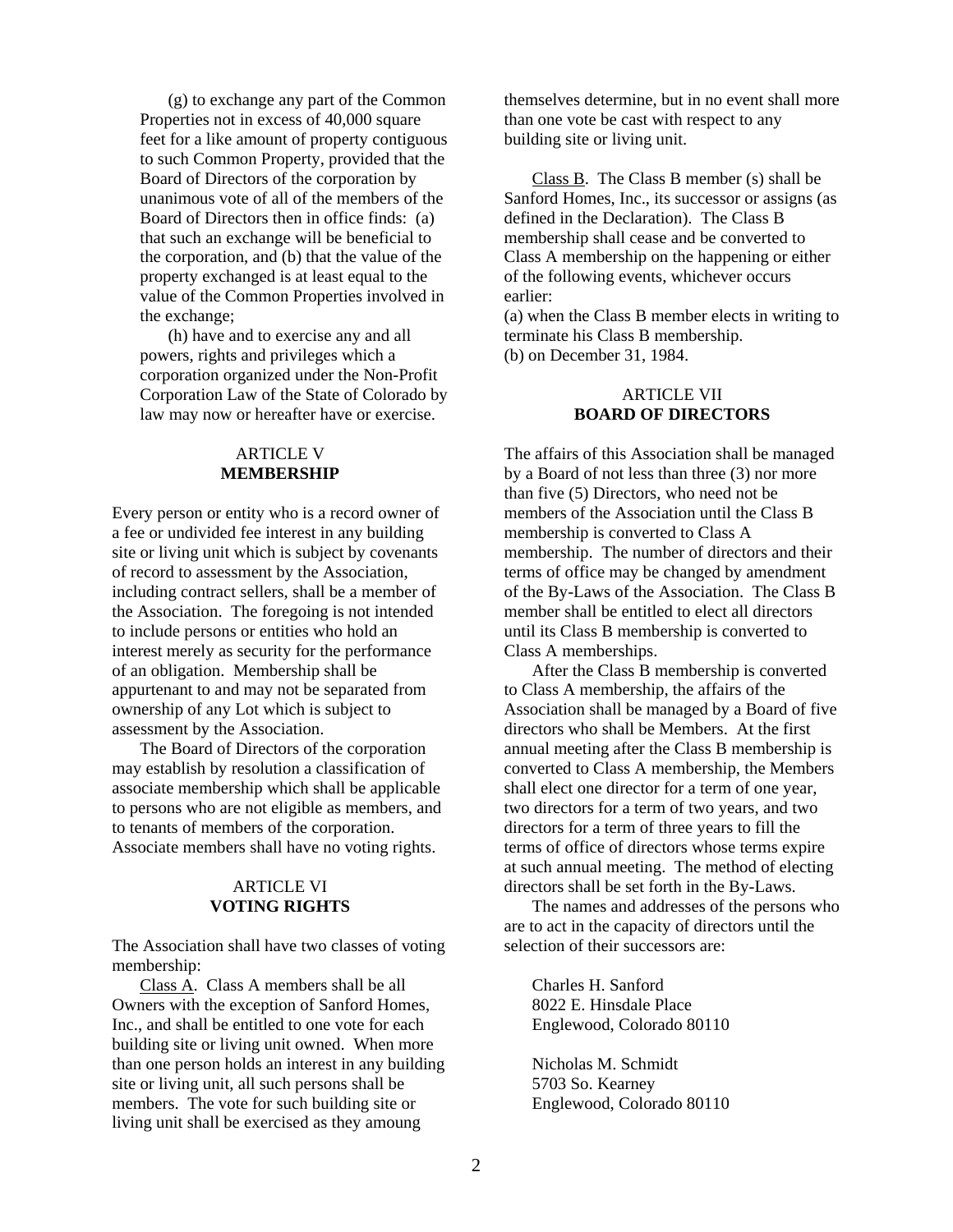P. Colin Dandridge 7163 South Xanthia Englewood, Colorado 80110

#### ARTICLE VIII **DISSOLUTION**

The Association may be dissolved with the assent given in writing and signed by not less than two-thirds (2/3) of each class of members. Upon dissolution of the Association, other than incident to a merger or consolidation, the assets of the Association shall be dedicated to an appropriate public agency to be used for purposes similar to those for which this Association was created. In the event that such dedication is refused acceptance, such assets shall be granted, conveyed and assigned to any nonprofit corporation, association, trust or other organization to be devoted to such similar purposes.

#### ARTICLE IX **DURATION**

The corporation shall exist perpetually.

### ARTICLE X **AMENDMENTS**

Amendment of these Articles shall require the assent of 66 percent (66%) of the entire membership, but no amendment of Articles VI and VII hereof shall be permitted while there is a Class B member.

 IN WITNESS WHEREOF, for the purpose of forming this corporation under the laws of the State of Colorado, the undersigned incorporator of this Association, has executed these Articles of Incorporation this  $26<sup>th</sup>$  day of September, 1974.

> /s/ Charles H. Sanford Incorporator

STATE OF COLORADO )

COUNTY OF ARAPAHOE )

) ss.

The foregoing instrument was acknowledged before me this  $26<sup>th</sup>$  day of September, 1974, by Charles H. Sanford.

 In witness whereof I have hereunto set my hand and seal.

My commission expires June 16, 1977.

/s/ Linda A. Hickey Notary Public

ADDITIONAL AREAS TO BE INCLUDED; By supplemental Declarations these Covenants and articles also apply or will apply to Homestead in the Willows filings No. 2, 3, 4, 5, 6, 7, 8, 9, 10, 11, and 18.

11/7/75 7/14/77 2/06/87 – revised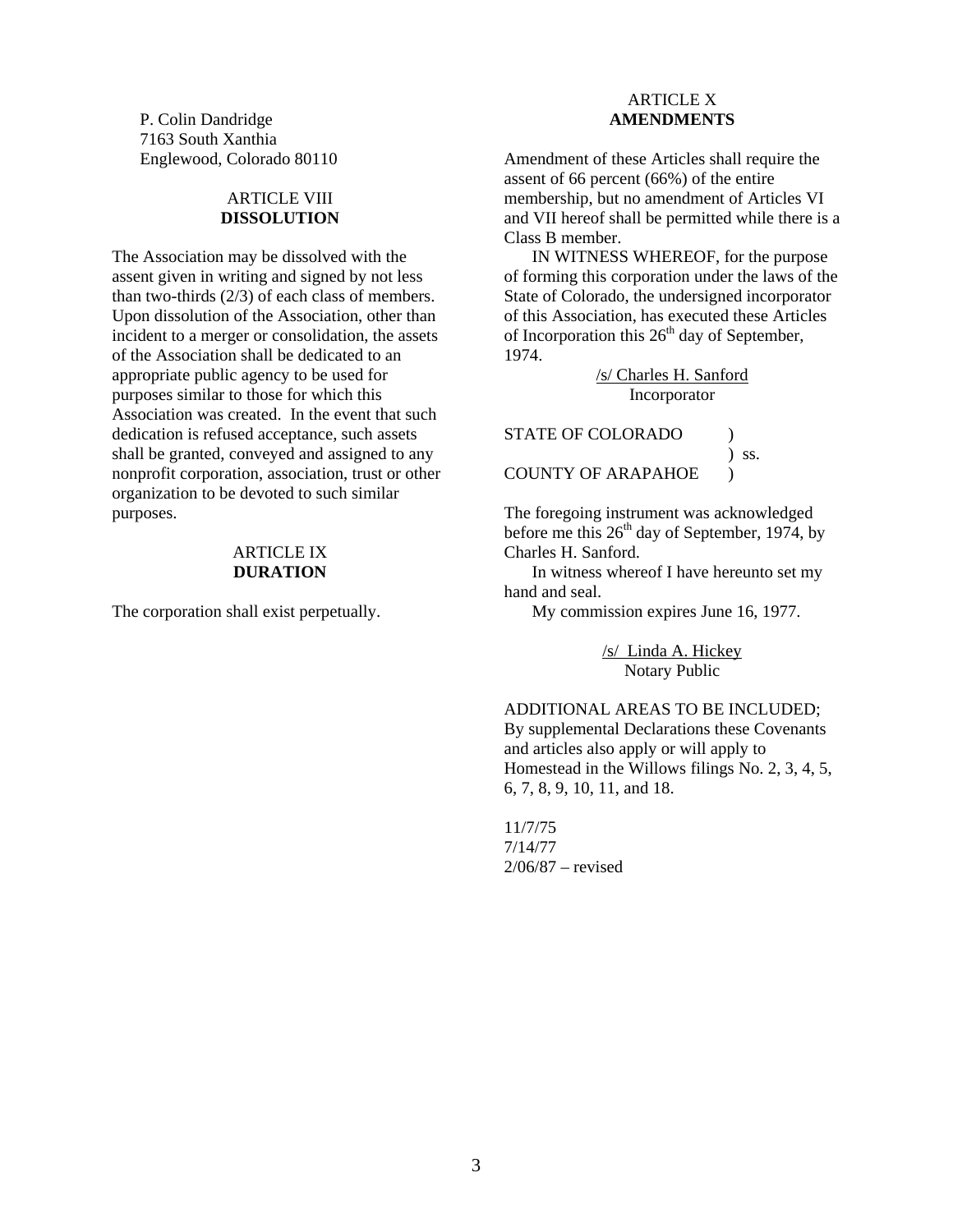#### **AMENDED & RESTATED BY-LAWS OF HOMESTEAD IN THE WILLOWS HOMEOWNERS ASSOCIATION, INC.**

The undersigned president and secretary of Homestead in the Willows Homeowners Association, Inc. attest that these Amended and Restated Bylaws are the Bylaws of Homestead in the Willows Homeowners Association, Inc. incorporating all duly enacted amendments as of May 17, 1990.

#### ARTICLE I **NAME AND LOCATION**

The name of the Corporation is Homestead in the Willows Homeowners Association, Inc., hereinafter referred to as the "Association". The principal office of the corporation shall be located at 5896 East Geddes Avenue, Englewood, Colorado 80112, but meetings of Members and Directors may be held at such places within the State of Colorado, County of Arapahoe, as may be designated by the Board of Directors.

#### ARTICLE II **DEFINITIONS**

*Section 1.* **"Association"** shall mean and refer to Homestead in the Willows Homeowners Association, Inc., its successors and assigns.

*Section 2.* **"Properties"** shall mean and refer to that certain property described in the Declaration of the Covenants.

 Conditions and Restrictions, and such additions thereto as may hereafter be brought within the jurisdiction of the Association.

*Section 3.* **"Common Properties"** and "Common Area" shall mean those areas of land owned by the Association or shown or declared as such in any recorded subdivision plan of The Properties, including improvements thereon, and intended to be devoted to the common use and enjoyment of the owners of The Properties.

*Section 4.* **"Lot"** shall mean any numbered plot of land shown upon any recorded subdivision plat of The Properties which is not designated as Common Properties or as a Block.

*Section 5.* **"Owner"** shall mean the record owner, whether one or more persons or entities, of fee simple title to any Lot of Living Unit

situated upon The Properties, but shall not mean a mortgagee.

*Section 6.* **"Declaration"** shall mean and refer to the Declaration of Covenants, Conditions and Restrictions applicable to the Properties recorded in the Office of the Clerk and Records of Arapahoe County, Colorado on November 1, 1974 in Book 2287 in Pages 156 to 178 and all supplements and amendments there to.

*Section 7.* **"Member"** shall mean and refer to those persons entitled to membership as provided in the Declaration.

#### ARTICLE III **MEETING OF MEMBERS**

 *Section 1.* **Annual Meetings.** Each regular annual meeting of the members shall be held on the second Monday of March of each year at 7:30 p.m. If the day for the Annual Meeting of the Members is a legal holiday, the meeting will be held at the same hour on the first day following which is not a legal holiday.

*Section 2.* **Special Meetings.** Special meetings of the Members may be called at any time by the president or by the Board of Directors, or upon written request of the Members who are entitled to vote ten percent (10%) of all votes of the membership.

*Section 3.* **Notice of Meetings.** Written notice of each meeting of the Members shall be given by, or at the direction of, the secretary or person authorized to call the meeting, by mailing or delivering a copy of such notice at least fifteen (15) days before such meeting to each Member entitled to vote thereat, addressed to the member's address last appearing on the books of the Association, or supplied by such Member to the Association for the purpose of notice. Notice can be included in the Association's newsletter. Such notice shall specify the place, day, and hour of the meeting, and, in the case of a special meeting, the purpose of the meeting.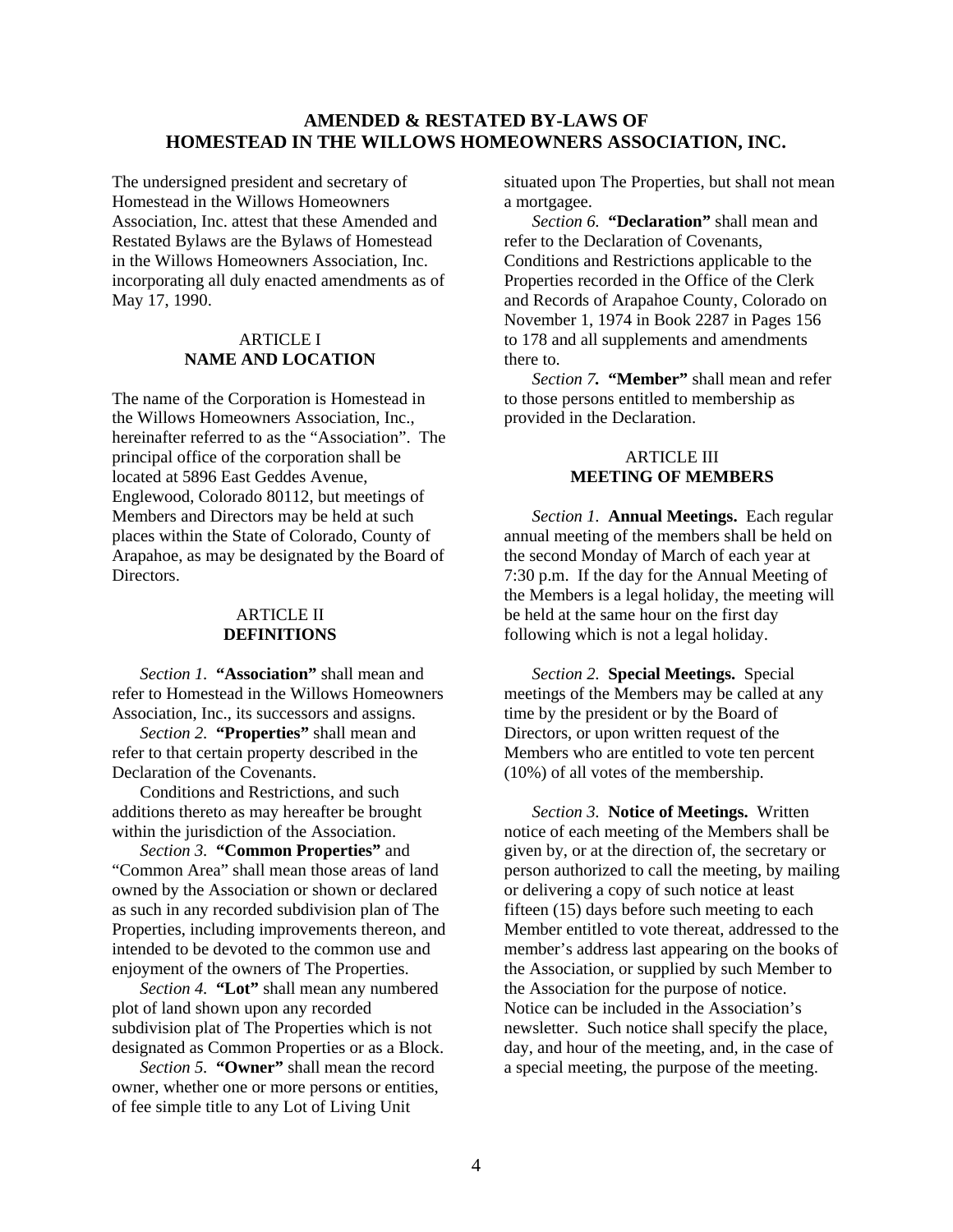*Section 4.* **Quorum.** The presence at the meeting of Members entitled to cast, or of the proxies entitled to cast, ten percent (10%) of the votes of the membership shall constitute a quorum for any action except as otherwise provided in the Declaration, the Articles of Incorporation, or these By-Laws.

*Section 5.* **Proxies.** At all meetings of Members, each Member may vote in person or by proxy. All proxies shall be in writing and filed with the secretary. Every proxy shall be revocable and shall automatically cease upon conveyance by the Member of his Lot.

#### ARTICLE IV **BOARD OF DIRECTORS: SELECTION: TERM OF OFFICE**

*Section 1.* **Number.** The affairs of this Association shall be managed by the Board of five (5) Directors. Only Members of the Association may be elected or appointed to the Board, but properly elected Directors may remain on the Board to complete their term after they are no longer a Member of the Association.

*Section 2.* **Term of Office.** The members shall elect directors for staggered terms of three years, so that each year approximately one-third of the terms shall expire.

*Section 3.* **Removal.** Any Director may be removed from the Board, with or without cause, by a majority vote at a meeting at which a quorum of the Members is present in person or by proxy.

*Section 4.* **Compensation.** No Director shall receive compensation for service as a member of the Board of Directors. However, any Director may be reimbursed for his actual expenses incurred in the performance of his duties.

#### ARTICLE V **NOMINATION AND ELECTION OF DIRECTORS**

*Section 1.* **Nomination.** Nomination for election to the Board of Directors shall be made by a Nominating Committee. Nominations may also be made from the floor at the Annual Meeting. The Nominating committee shall

consist of a Chairman, who shall be a member of the Board of Directors, and two or three more members of the Association. The Nominating Committee shall be appointed by the Board of Directors prior to each Annual Meeting of the Members, to serve from the close of the next Annual Meeting and such appointment shall be announced at each Annual Meeting. The Nominating Committee shall make as many nominations for election to the Board of Directors as it shall in its discretion determine, but not less than the vacancies that are to be filled.

*Section 2.* **Election.** Election to the Board of Directors shall be by secret written ballot. At such election the Members or their proxies may cast, in respect to each vacancy, as many votes as they are entitled to exercise under the provisions of the Declaration. The persons receiving the largest numbers of votes shall be elected. Cumulative voting is not permitted.

#### ARTICLE VI **MEETINGS OF DIRECTORS**

*Section 1.* **Regular Meetings.** Regular meetings of the Board of Directors shall be held monthly without notice, at such place and hour as may be fixed from time to time by resolution of the Board. The Board may waive up to two monthly meetings, but shall hold at least ten (10) regular meetings per year. Should said meeting fall upon a legal holiday, then the meeting shall be held at the same time on the next day which is not a legal holiday.

*Section 2.* **Special Meetings.** Special Meetings of the Board of Directors shall be held when called by the president of the Association, or by two Directors, after not less than three (3) days notice to each Director.

*Section 3.* **Quorum.** A majority of the number of Directors shall constitute a quorum for the transaction of business. Every act or decision done or made by the majority of the Directors present at a duly held meeting at which a quorum is present shall be regarded as the act of the Board.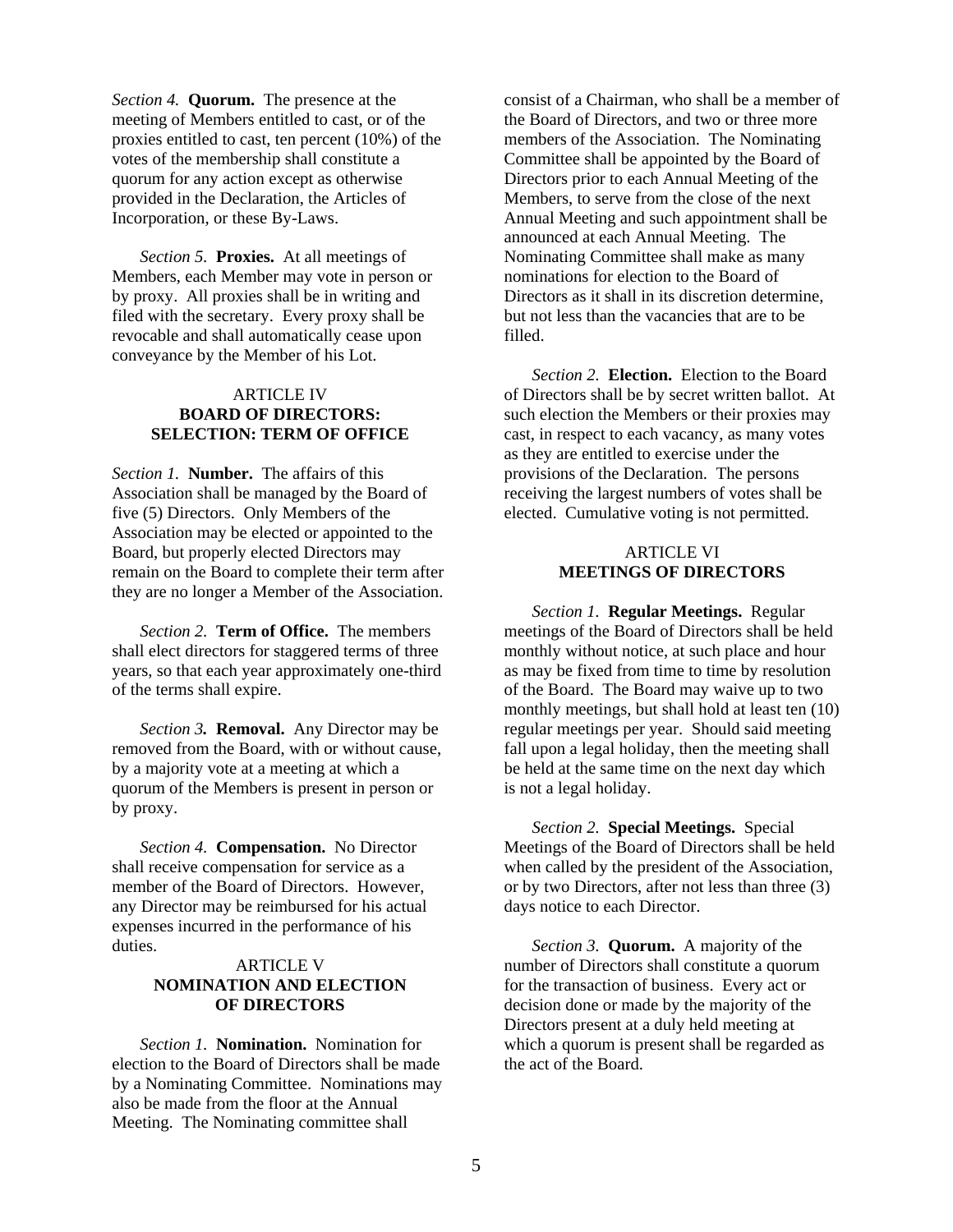*Section 4.* **Board Consent.** The Directors shall have the right to take any action in the absence of a meeting which they could take at a meeting by obtaining the written consent of all the Directors. Any action so approved shall have the same effect as though taken at a meeting of the Directors.

*Section 5.* **Telephonic Meetings.** The Directors may participate in any meeting of the Board by means of a conference call or similar communications equipment that enables all participants in the meeting to hear each other at the same time. Such participation shall constitute presence in person at the meeting.

#### ARTICLE VII **POWERS AND DUTIES OF THE BOARD OF DIRECTORS**

*Section 1.* **Powers.** The Board of Directors shall have power to:

- (a) adopt and publish rules and regulations governing the use of the Common Area and facilities, and the personal conduct of the Members and their guests thereon, and to establish penalties for the infraction thereof;
- (b) suspend the voting rights and right to use of the recreational facilities of a Member during any period in which such Member shall be in default in the payment of any assessment levied by the Association. Such rights may also be suspended after notice and hearing, for a period not to exceed sixty (60) days for infraction of published rules and regulations;
- (c) exercise for the Association all powers, duties, and authority vested in or delegated to this Association and not reserved to the membership by other provisions of these By-Laws, the Articles of Incorporation, or the Declaration;
- (d) declare the office of a member of the Board of Directors to be vacant in the event such member shall be absent from three (3) consecutive regular meetings of the Board of Directors; and
- (e) employ a manager, an independent contractor, or such other employees as they deem necessary, and to prescribe their duties.

 *Section 2.* **Duties.** It shall be the duty of the Board of Directors to:

- (a) cause to be kept a complete record of all its acts and corporate affairs and to present a statement thereof to the Members at the Annual Meeting of the Members, or at any special meeting which such statement is requested in writing by one-fourth (1/4) of the Members who are entitled to vote;
- (b) supervise all officers, agents, and employees of the Association, and to see that their duties are properly performed;
- (c) as more fully provided in the Declaration, to:

(1) fix the amount of the annual assessment against each Lot or Living Unit at least thirty (30) days in advance of the due date of each annual assessment:

(2) send written notice of each assessment to every Owner subject thereto at least thirty (30) days in advance of each annual assessment period; and

(3) foreclose the lien against any property for which assessments are not paid or bring an action at law against the owner personally obligated to pay the same, if foreclosure or legal action is reasonably likely to result in collection thereof.

#### ARTICLE VIII **OFFICERS AND THEIR DUTIES**

*Section 1.* **Enumeration of Officers.** The officers of this Association shall be a president and a vice-president, who shall at all times be members of the Board of Directors, a secretary, and a treasurer, and such other officers as the Board may form time to time by resolution create.

*Section 2.* **Election of Officers.** The election of officers shall take place at the first meeting of the Board of Directors following each Annual Meeting of the Members.

*Section 3.* **Term.** The officers of this Association shall be elected annually by the Board and each shall hold office for one (1) year unless he shall sooner resign, or shall be removed, or otherwise disqualified to serve.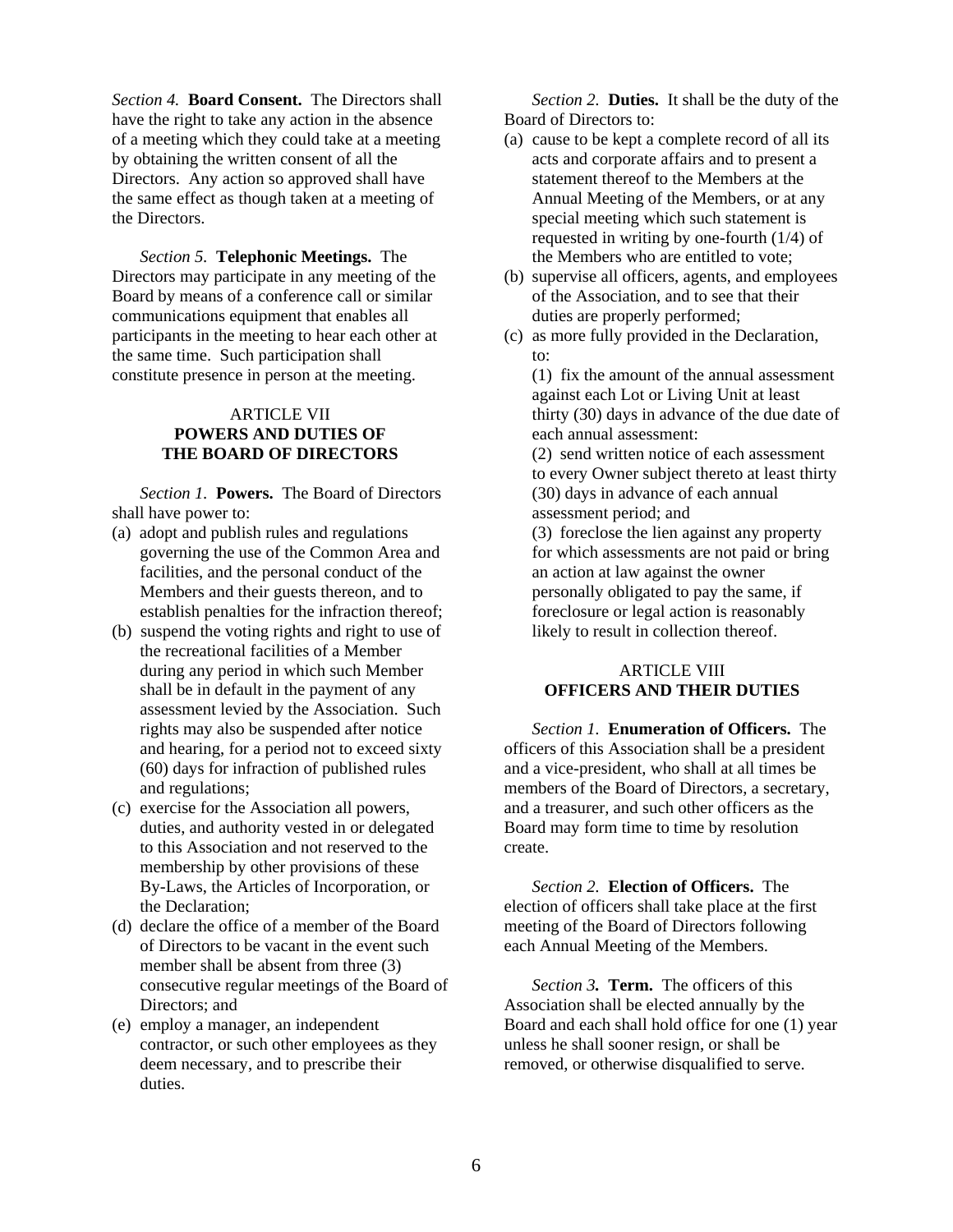*Section 4.* **Special Appointments.** The Board may elect such other officers as the affairs of the Association may require, each of whom shall hold office for such a period, have such authority, and perform such duties as the Board may, from time to time, determine.

*Section 5.* **Resignation and Removal.** Any officer may be removed from office with or without cause by the Board. An officer may resign at any time giving written notice to the Board, the president, or the secretary. Such resignation shall take effect on the date of receipt of such notice or at any later time specified therein, the acceptance of such resignation shall not be necessary to make it effective.

*Section 6.* **Vacancies.** A vacancy in any office may be filled by appointment of the Board. The officer appointed to such vacancy shall serve for the remainder of the term of the officer he replaces.

*Section 7.* **Multiple Offices.** The offices of secretary and treasurer may be held by the same person. No person shall simultaneously hold more than one of the other offices except in the case of special offices created pursuant to Section 4 of this Article.

*Section 8.* **Duties.** The duties of the officers are as follows:

#### **President:**

(a) The president shall preside at all meetings of the Board of Directors; shall see that orders and resolutions of the Board are carried out; shall sign all leases, mortgages, deeds and other written instruments and shall co-sign all promissory notes.

#### **Vice-President:**

- (b) The vice-president shall act in the place and stead of the president in the event of his absence, inability or refusal to act, and as may be required of him by the Board. **Secretary:**
- (c) The secretary shall perform, cause or supervise the following: record the votes and keep the minutes of all meetings and proceedings of the Board and of the Members; serve notice of meetings of the Board and of the members; keep appropriate current records showing the Members of the Association together with their addresses;

and shall perform such other duties as required by the Board. **Treasurer:** 

(d) The treasurer shall perform, cause or supervise the following: receive and deposit in appropriate bank accounts all monies of the Association and disburse such funds as directed by resolution of the Board of Directors; sign all promissory notes of the Association; keep proper books of account; have a Certified Public Accountant audit the Association books not less than every two (2) years with an accountant's review to be performed in the intervening years; and prepare an annual budget and a statement of income and expenditures to be presented to the membership at its regular annual meeting.

#### ARTICLE IX **COMMITTEES**

The Association shall appoint an Architectural Control Committee, as provided in the Declaration, and a Nominating Committee, as provided in these By-Laws. In addition, the Board of Directors shall appoint other committees as deemed appropriate in carrying out its purpose.

#### ARTICLE X **BOOKS AND RECORDS**

The books, records and papers of the Association shall at all times, during reasonable business hours, be subject to inspection by any Member and their agents for any proper purpose; the Board may establish reasonable rules concerning such inspections, and may charge for any expenses incurred. The Declaration, the Articles of Incorporation and the By-Laws of the Association shall be available for inspection by any Member at the principal office of the Association, where copies may be purchased at reasonable cost.

#### ARTICLE XI **CORPORATE SEAL**

The Association shall have a seal in circular form having within its circumference the words: Homestead in the Willows Homeowners Association, Inc., Colorado.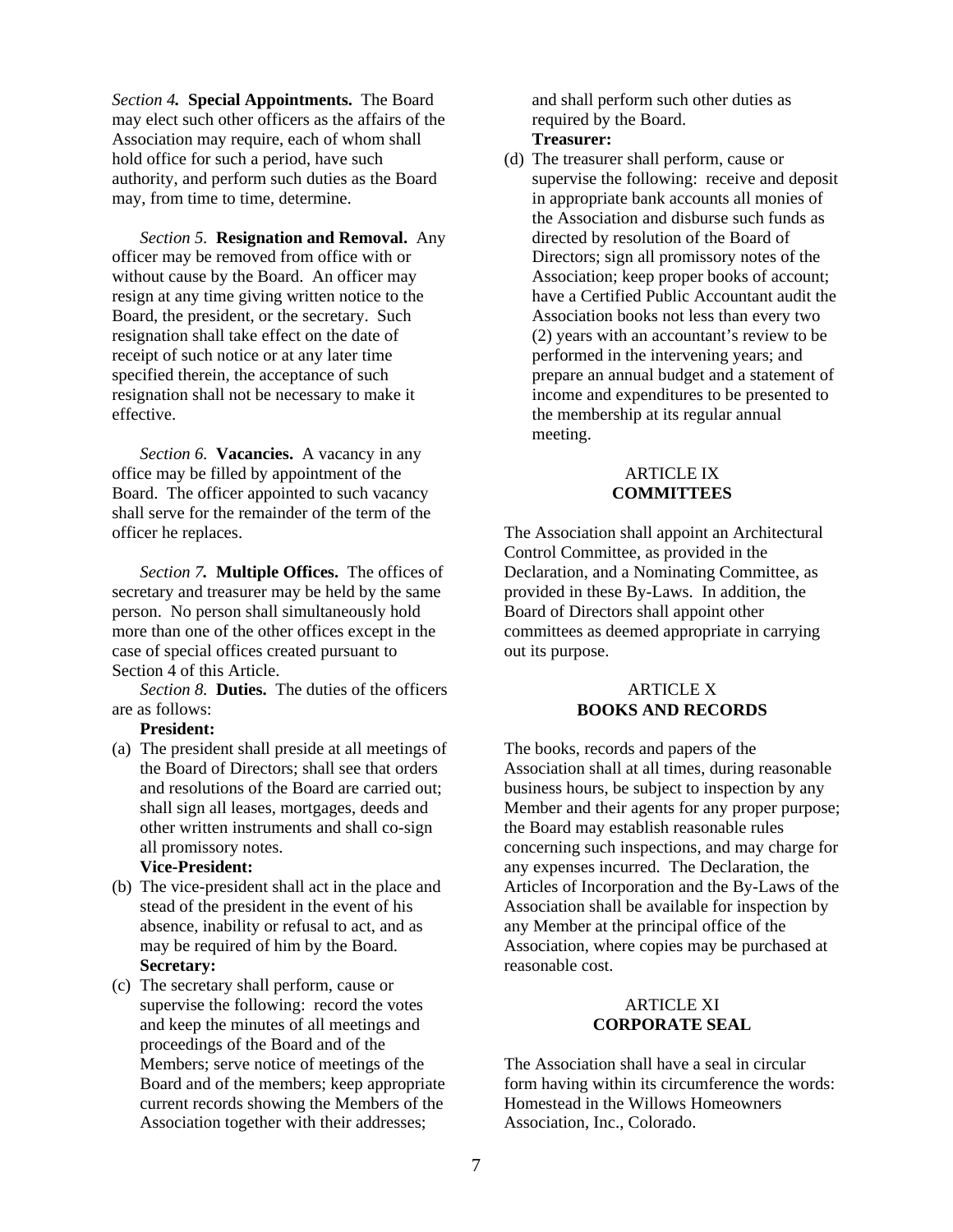#### **ARTICLE XII AMENDMENTS**

*Section 1*. These By-Laws may be amended, at a regular or special meeting of the Members, by a vote of a majority of a quorum of Members present in person or by proxy.

*Section 2.* In the case of any conflict between the Articles of Incorporation and these By-Laws, the Articles shall control and in the case of any conflict between the Declaration and these By-Laws, the Declaration shall control.

#### **ARTICLE XIII MISCELLANEOUS**

*Section 1.* The fiscal year of the Association shall begin on the first day of January and end on the last day of December of every year.

Section 2. All checks shall be signed by at least two (2) persons who are authorized by the Board to sign checks.

> /s/ Carol A. Blackwell President

/s/ Ed Haffey **Secretary** 

#### **DECLARATION OF RESTRICTIONS OF HOMESTEAD IN THE WILLOWS HOMEOWNERS ASSOCIATION**

THIS DECLARATION, made this  $26<sup>th</sup>$  day of September, 1974, by Sanford Homes, Inc., a Colorado Corporation, hereinafter called Declarant,

#### WITNESSETH:

WHEREAS, Declarant is the owner of certain real property in the County of Arapahoe, State of Colorado, known as Homestead in the Willows, Filing 1, such plat having been recorded in the plat records of Arapahoe County, State of Colorado, on June 4, 1974 in Book 26 Page 79.

WHEREAS, Declarant desires to subject such property to the conditions, restrictions and charges for the benefit of such property and its present and subsequent owners as hereinafter specified; and

NOW THEREFORE, Declarant hereby declares that all the properties described above shall be held, sold and conveyed subject to the following easements, covenants, restrictions, and charges. Such easements, covenants, restrictions and charges (herinafter sometimes referred to as "covenants and restrictions") shall run with such property and shall be binding on all parties having or acquiring any right, title or interest in such property or any part thereof, and shall inure to the benefit of each owner thereof.

#### ARTICLE I **DEFINITIONS**

 The following words when used in this Declaration or any supplemental declaration, unless the context shall prohibit shall have the following meanings:

 A*.* **"Association"** shall mean Homestead in the Willows Homeowners Association, Inc., a Colorado corporation not for profit, it successors and assigns.

B. **"Block"** shall mean any plat of land designated by the term "block" on any recorded subdivision plat of the Properties.

C. **"The Properties"** shall mean all the property hereinabove described and additions thereto subject to this Declaration or any supplemental declaration under the provisions of Article II hereof.

 D. **"Common Properties"** shall mean those areas of land shown or declared as such in any recorded subdivision plat of The Properties and intended to be devoted to the common use and enjoyment of the owners of The Properties.

 E. **"Lot"** shall mean any numbered plot of land shown upon any recorded subdivision plat of The Properties which is not designated as Common Properties or as a Block.

 F. **"Building Site"** shall mean a Lot or a parcel consisting of a portion of any Lot or contiguous portions of any two or more contiguous Lots.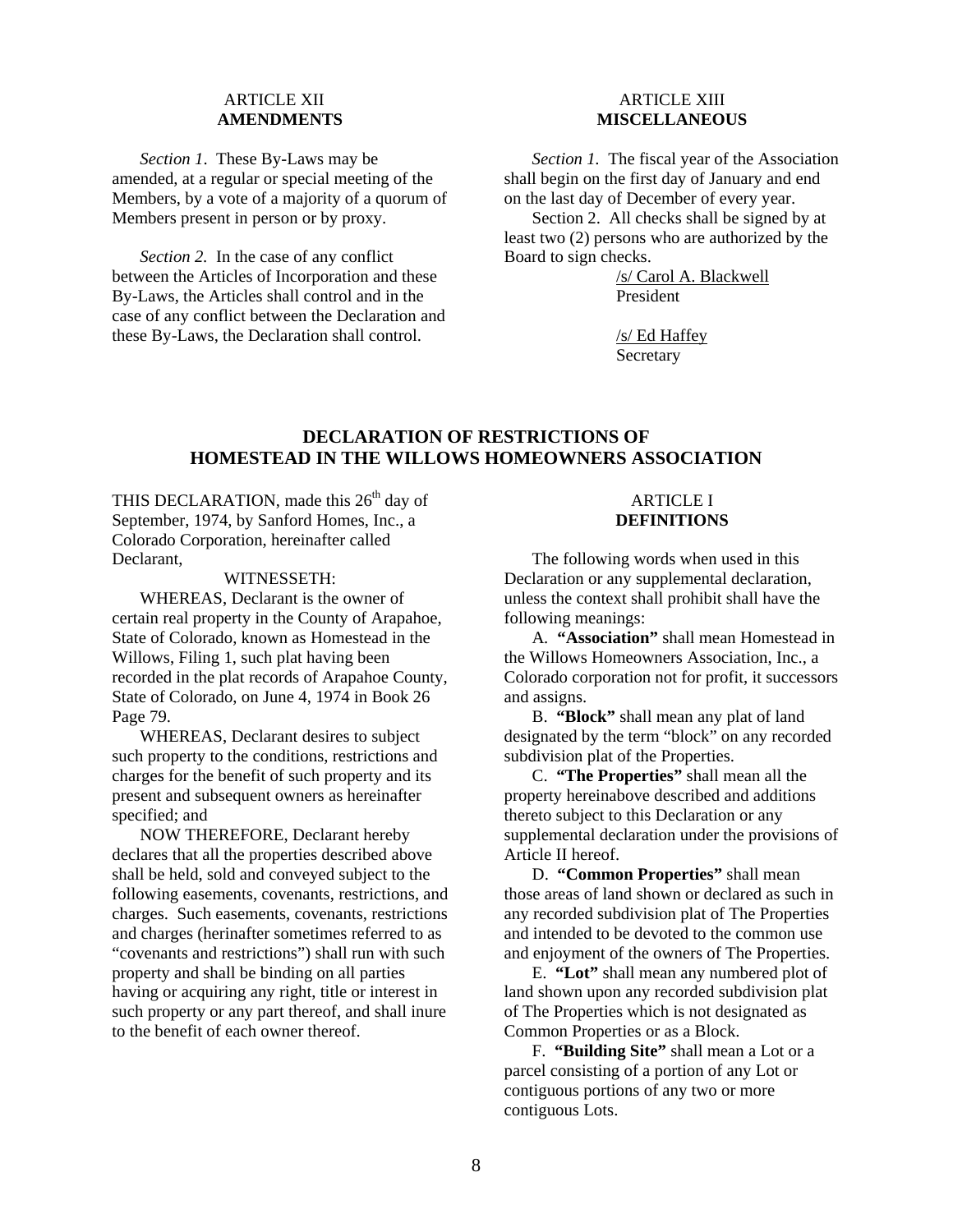G. **"Living Unit"** shall mean any structure or portion of a structure situated upon The Properties designed and intended for use, occupancy and ownership as a residence by a single family.

 H. **"Designated Public Properties"** shall mean properties dedicated to public use not owned by Declarant or the Association and which may be maintained by the Association. Such designated public properties shall include but not be limited to the entrance park at Quebec and Arapahoe Streets, and any sidewalk or median parkways along Quebec Street and interior collector greenways which are adjacent to the properties.

 I. **"Member"** shall mean every person or entity who holds membership in the Association.

 J. **"Owner"** shall mean the record owner, whether one or more persons or entities, of fee simple title to any Building Site or Living Unit situated upon The Properties, but shall not mean a mortgagee nor a condominium association owning record title to a tract of land on which is located a condominium development.

 K. **"Street"** means any highway or other thoroughfare as shown on the recorded plat of The Properties.

 L. **"Set Back"** means the minimum distance between a structure and a lot line.

 M. **"Street Frontage"** means that portion of a Lot or Building Site which borders on a Street.

#### ARTICLE II

#### **SUBJECTING ADDITIONAL PROPERTY TO THIS DECLARATION**

*Section 1.* **Additions in Accordance With a General Plan of Development.** At any time before December 31, 1984, Declarant, its successors and assigns shall have the right to bring within the scheme of this Declaration additional properties located between the public roads known as Quebec, Dry Creek, South Holly and Arapahoe Road in future stages of development, but shall not include any apartment house consisting of one or more rooms intended for use and occupancy by a tenant of an owner.

*Section 2.* **Method of Making Additions.** Additions authorized under this Article shall be made by filing of record a supplemental

declaration of covenants and restrictions with respect to the additional property. Such Supplemental Declaration may contain such additions and modifications of the covenants and restrictions contained in this Declaration as may be necessary to reflect the different character, if any, of the added properties. In no event, however, shall such Supplemental Declaration revoke, modify or add to the covenants established by this Declaration with respect to The Properties.

*Section 3.* **Additions by Others.** So long as Declarant is a Class B member, additions may be made by any other owner of property who with the approval of the Board of Directors of the Association desires to add such property located within the boundaries described in Section 1 of this Article II to the scheme of this Declaration and to subject it to the jurisdiction of the Association. When Declarant ceases to be a Class B member, such additions may be made upon approval of the Association pursuant to a vote of its members as provided in its Articles of Incorporation. Such approval by the Board of Directors or Membership shall be evidenced by a certified copy of such resolution of approval recorded in Arapahoe County, Colorado.

#### ARTICLE III **MEMBERSHIP AND VOTING RIGHTS IN THE ASSOCIATION**

*Section 1.* **Membership.** Members of the Association shall be every Owner of a fee or undivided fee interest in any Building Site or Living Unit subject by covenants of record to assessment by the Association and every person who holds a contract purchaser's interest of record in a Building Site or Living Unit. There shall be no other qualification for membership except as set forth above. Membership shall terminate on transfer of a fee simple title by an Owner or the contract purchaser's interest by a contract purchaser who qualifies as a member. If an Owner sells a Building Site or Living Unit by contract of Sale, upon recordation thereof, the Owner's membership shall terminate and the contract purchaser's membership shall commence.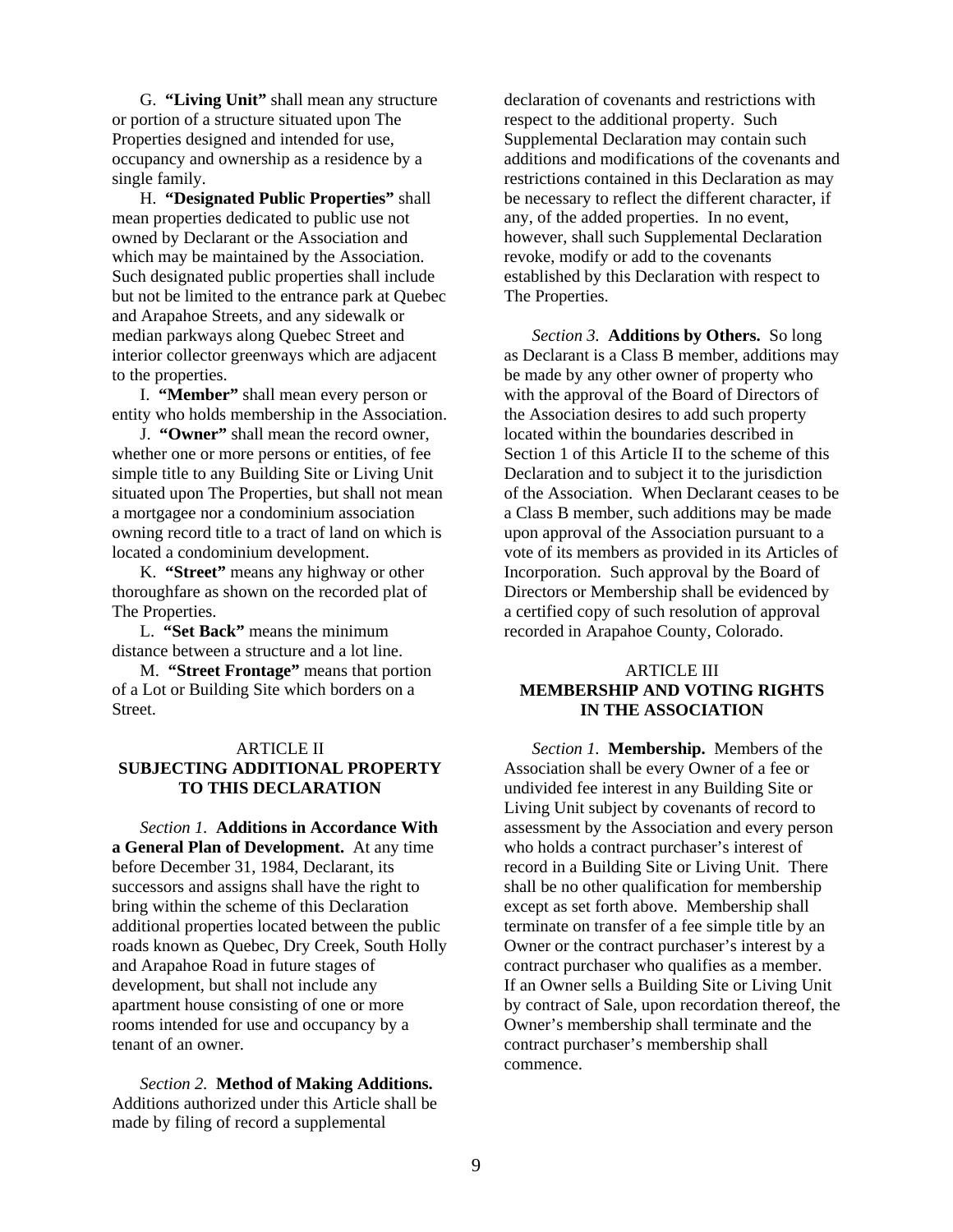*Section 2.* **Voting Rights.** There shall be two classes of voting membership:

 A. Class A members will be all those members other than the Declarant. Class A members will be entitled to one vote for each Building Site or Living Unit in which they hold the interest required for membership by Section 1. If more than one person holds such interest or interests, all such persons shall be members, but the vote for such Building Site or Living Unit shall be exercised as the persons holding such interest shall determine between themselves, provided that in no event shall more than one vote be cast with respect to any such Building Site or Living Unit. When Class B membership has been converted to Class A membership, all directors of the Association shall be elected by the Class A members.

 B. The Class B member shall be the Declarant or its successor or assigns. The Class B member shall be entitled to elect all members of the Board of Directors of the Association. Class B membership may be converted to Class A membership at the option of the Class B member, its successor or assigns by its written notice to the Secretary of the Association, and shall be converted to Class A membership without further act or deed on December 31, 1984.

#### ARTICLE IV **PROPERTY RIGHTS IN THE COMMON PROPERTIES**

*Section 1.* **Members' Easements of Enjoyment.** Subject to the provisions of Section 3 of this Article every member shall have a right of easement and enjoyment in and to the Common Properties, and such easement shall be appurtenant to and shall pass with the title to every Lot of Living Unit and upon the recordation of a contract of sale of any Lot or Living Unit.

*Section 2.* **Title to Common Properties.** The Declarant may retain legal title to the Common Properties until such time as it has completed improvements thereon and until such time as in its opinion the Association is able to maintain the same. Notwithstanding the foregoing, the Declarant shall convey the Common Properties to the Association free and clear of all liens and encumbrances not later than December 31, 1984. The Declarant if directed

by the Association pursuant to the same vote of membership as required for dedication of the Common Properties may convey the Common Properties to a municipal corporation, public agency or authority rather than convey such Common Properties to the Association.

*Section 3.* **Extent of Members' Easements.** The rights and easements of enjoyment created hereby shall be subject to the following:

 A. The right of the Association to limit the number of guests of members.

 B. The right of the Association to charge reasonable admission and other fees for the use of any recreational facility situated on the Common Properties.

 C. The right of the Association to suspend the enjoyment rights of any member for any period during which any assessment remains unpaid and for any period not to exceed thirty days for any infraction of its published rules and regulations; and

 D. The right of the Declarant and the Association in accordance with its Articles and Bylaws to mortgage said property as security for any loan the purpose of which is improvement of the Common Properties. In the event of a default upon any such mortgage, the lender's rights hereunder shall be limited to a right after taking possession of such properties to charge admission and other fees as a condition of continued enjoyment by the members, and, if necessary, to open the enjoyment of such property to a wider public until the mortgage debt is satisfied, whereupon the possession of such property shall be returned to the Association and all rights of the members hereunder shall be fully restores; and

 E. The right of the Association to dedicate or transfer all or any part of the Common Properties to any municipal corporation, public agency or authority for such uses and purposes and subject to such conditions as may be agreed to by the members. No such dedication or transfer, however, shall be effective except pursuant to a vote of the members as provided by the Articles of Incorporation.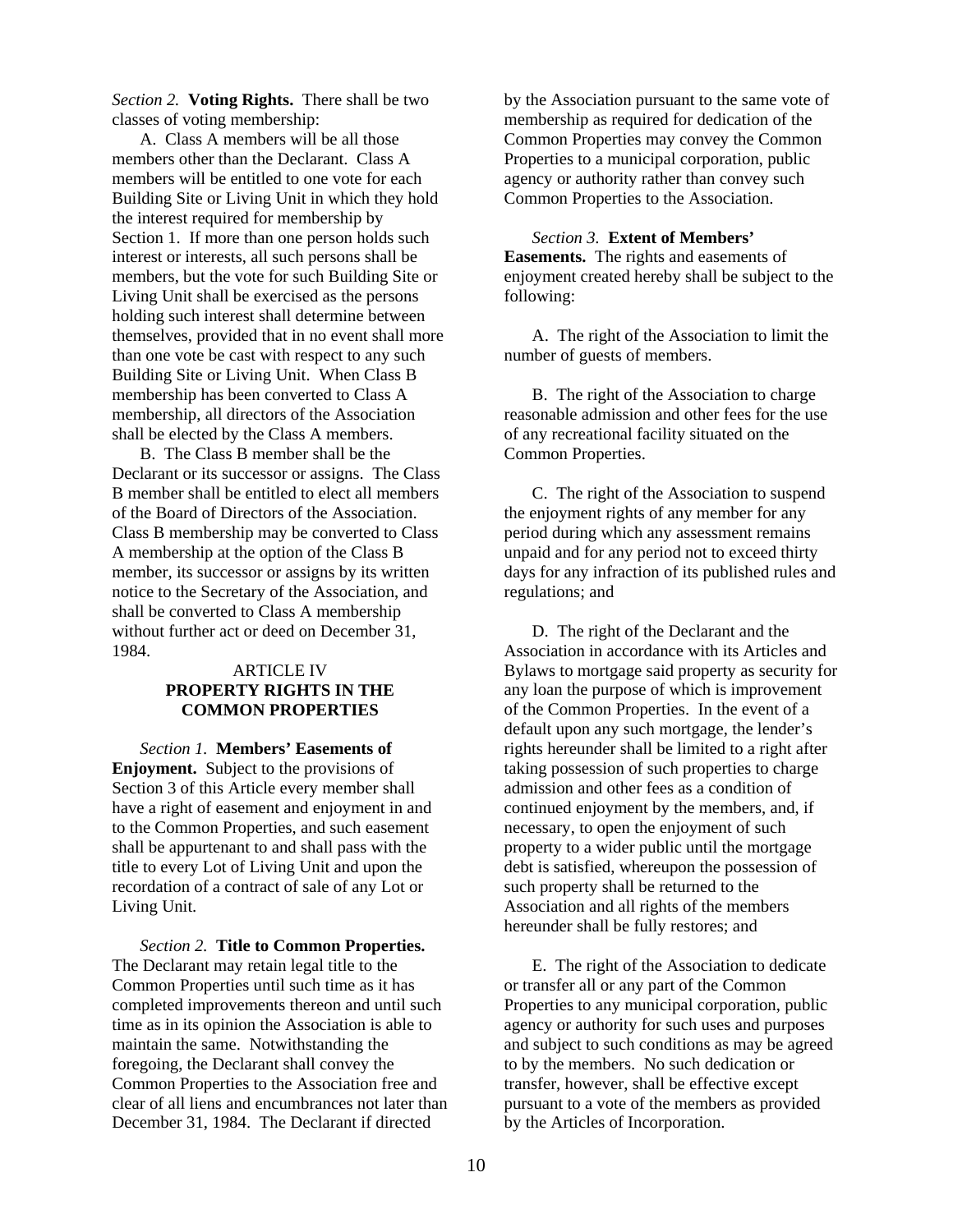F. The right of the Association to close or limit the use of the Common Area while maintaining or making replacements in the Common Area.

*Section 4.* **Delegation of Use.** Any member may delegate in accordance with the bylaws his right of enjoyment to the Common Properties to the members of his family and his tenants.

#### ARTICLE V **COVENANT FOR MAINTENANCE ASSESSMENT**

*Section 1.* **Creation of the Lien and Personal Obligation of Assessment.** Declarant for each Lot and Living Unit owned by it within The Properties hereby covenants, and each Owner of any Building Site or Living Unit by acceptance of the deed therefore, whether or not it shall be so expressed in acceptance of the deed therefore, whether or not it shall be so expressed in any such deed or other conveyance, shall be deemed to covenent and agree to pay to the Association annual assessments and special assessments for capital improvements. Such assessments shall be fixed, established and collected from time to time as hereinafter provided. The annual and special assessments, together with such interest thereon and costs of collection thereof as hereinafter provided shall be a continuing lien upon the property against which each such assessment is made from the date hereinafter set forth. Each such assessment, together with such interest thereon and costs of collection thereof as hereinafter provided, shall also be a personal obligation of the person who is the Owner of such property at the time when the assessment fell due. Such personal obligation shall not pass to his successors in the title unless expressly assumed by them.

*Section 2.* **Purpose of Assessments.** The assessments levied by the Association shall be used exclusively for the purpose of promoting the recreation, health, safety, enjoyment and welfare of the residents in The Properties and in particular for the improvement and maintenance of property, services and facilities devoted to the purpose and related to the use and enjoyment of the Common Properties and of homes and Living Units situated upon The Properties. Without limiting the generality of the foregoing,

assessments may be used to lease facilities for the use of residents in The Properties.

*Section 3.* **Basis of Annual Assessment.** Unless changed by vote of the membership as hereinafter provided, the maximum annual assessment for any Building Site owned by Class A members on which is located a single family detached dwelling shall be \$180.00 per year. The assessment for Living Units owned by Class A members which are part of a townhouse, row house or a cluster-type condominium development which is a single Living Unit in height shall be at such assessment ratio as shall be determined by the board of directors for that particular development, having in mind the additional amenities furnished to the particular Living Units not otherwise available to the members. In no event shall such ratio be less than 50% of the assessment per Building Site improved by single family detached dwelling. Building Sites and Living Units owned by the Class B member shall not be levied or liable for any annual assessment.

 The board of directors of the Association may after consideration of the current maintenance costs and the financial requirements of the Association fix the annual actual assessment at an amount less than the maximum. In such event the amount of such assessment shall be the basis upon which the lesser assessment ratios, as heretofore set forth, shall be determined. Although assessment amounts may be changed, as herein provided, assessment ratios for Living Units and structures determined by the board of directors pursuant to this section shall not be changed. In the event that a net operating loss is incurred by the Association in any one year which is reimbursed by Declarant an amount not to exceed 50% of any such loss for each year, or \$5,000.00 for each year, whichever is less.

 The maximum annual assessment may be changed as follows:

 A. From and after January 1, 1976, the maximum annual assessment may be increased each year not more than 10% above the maximum assessment for the previous year without a vote of the membership.

 B. From and after January 1, 1976, the maximum annual assessment may be increased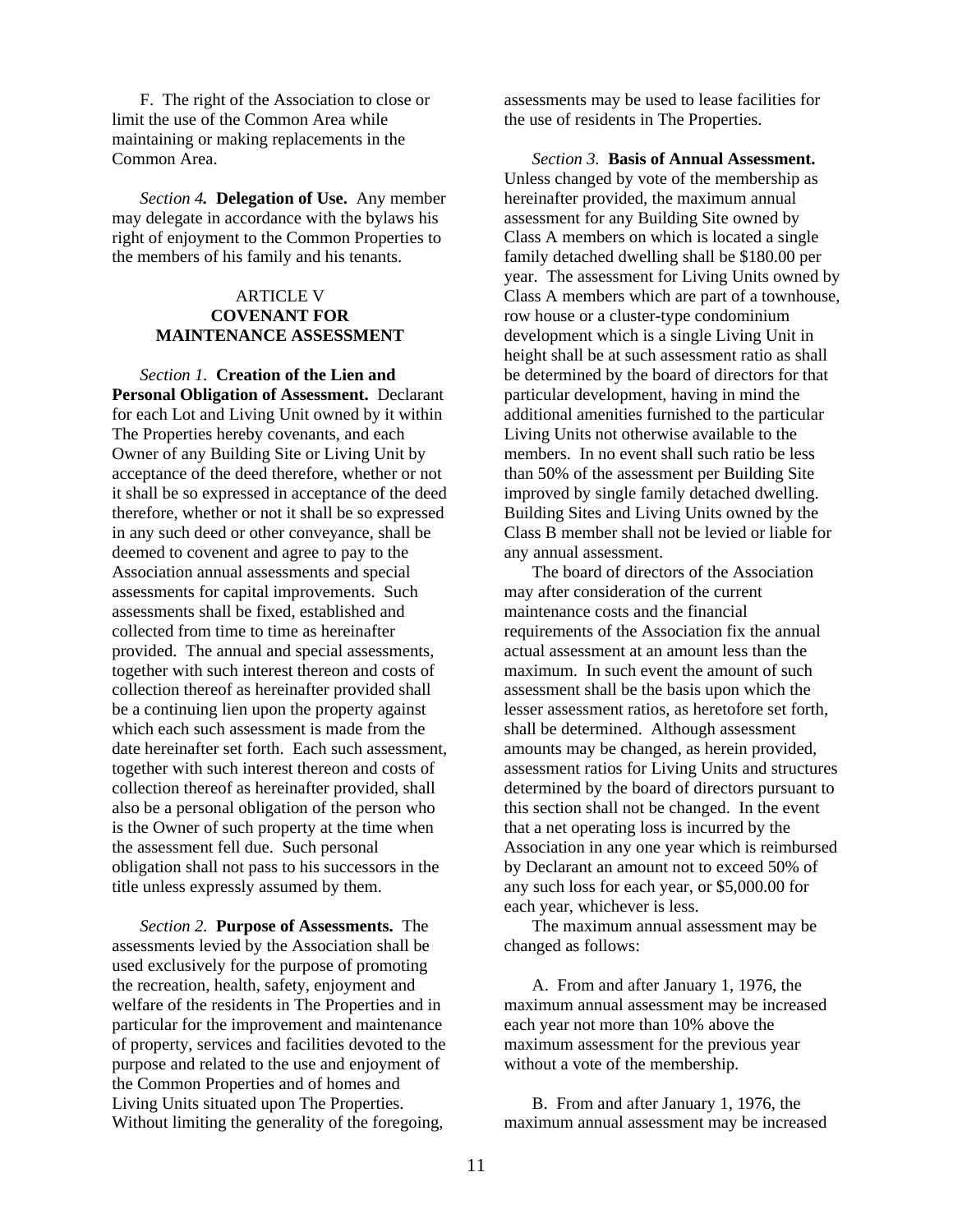above 10% by a vote of one-half (1/2) of each class of members who are voting in person or by proxy, at a meeting duly called for this purpose.

 C. The Board of Directors may fix the annual assessment at an amount not in excess of the maximum.

*Section 4.* **Special Assessments for Capital Improvements.** Upon vote of the members of the Association in the manner hereinafter set forth, the Association may levy in addition to annual assessments a special assessment in any calendar year applicable to that year only, for the purpose of defraying in whole or in part of the cost of construction or reconstruction or expected repair or replacement of a described capital improvement upon the Common Properties including necessary fixtures and personal property related thereto provided, that, any such assessment shall have the assent of 60% of the votes of each class of members who are voting in person or by proxy at a meeting duly called for this purpose, written notice of which shall be sent to all members not less than thirty (30) days nor more than sixty (60) days in advance of the meeting setting forth the purpose of the meeting. The assessment ratio for any Living Unit or structure as determined pursuant to Section 3 shall be applicable to special assessments.

*Section 5.* **Voting Notices for Special Assessment and Change of Maximum Assessment.** Written notice of any meeting of members called to change the maximum annual assessment or to levy a special assessment shall be sent to all members at least thirty (30) days in advance of the date of such meeting, setting forth the purpose of the meeting.

*Section 6.* **Quorum For Any Action Authorized Under Sections 4 and 5.** The quorum required for any action authorized in Sections 4 and 5 of this Article V shall be as follows:

 At the first meeting called, as provided in Sections 4 and 5 hereof, the presence at the meeting of members, or of proxies entitled to cast sixty percent (60%) of all votes of each class of membership shall constitute a quorum. If the required quorum is not forthcoming at any meeting, another meeting may be called, subject

to the notice requirements set forth in Sections 4 and 5 and the required quorum at any such subsequent meeting shall be one-half of the required quorum at the preceding meeting, provided that no such subsequent meeting shall be held more than sixty (60) days following the preceding meeting.

*Section 7.* **Date of Commencement of Annual Assessment.** The initial annual assessments shall commence on the first day of such month as determined by the board of directors of the Association, shall be made for the balance of the calendar year, and shall be due and payable on the date fixed by the board. Annual assessments for any year after the first year shall become due and payable on March 1 of such year, and may be collected on a monthly basis.

 The amount of the initial annual assessment for the first year in which assessments are made or for any property which becomes subject to assessment for the first time shall be prorated on a calendar year basis according to the date of the first assessment or the date on which property first became subject to assessment.

 The due date of any special assessment shall be fixed in the resolution authorizing such assessment.

*Section 8.* **Duty of the Board of Directors.** The board of directors shall fix the amount of the annual assessment against each Building Site or Living Unit and give the Owner subject thereto written notice of such assessment at least 30 days in advance of the due date of such assessment. The Board shall cause to be prepared a roster of the properties subject to assessments with assessments applicable to each such property and shall keep such roster in the Association office subject to inspection by any Owner.

 The Association shall upon demand at any time furnish to any Owner liable for an assessment a certificate in writing setting forth whether the assessments on the property owned by such Owner have been paid.

*Section 9.* **The Effect of Non-payment of Assessments; Lien of Association.** If an assessment is not paid on the due date hereinabove set forth, such assessment shall become delinquent and shall bear interest at the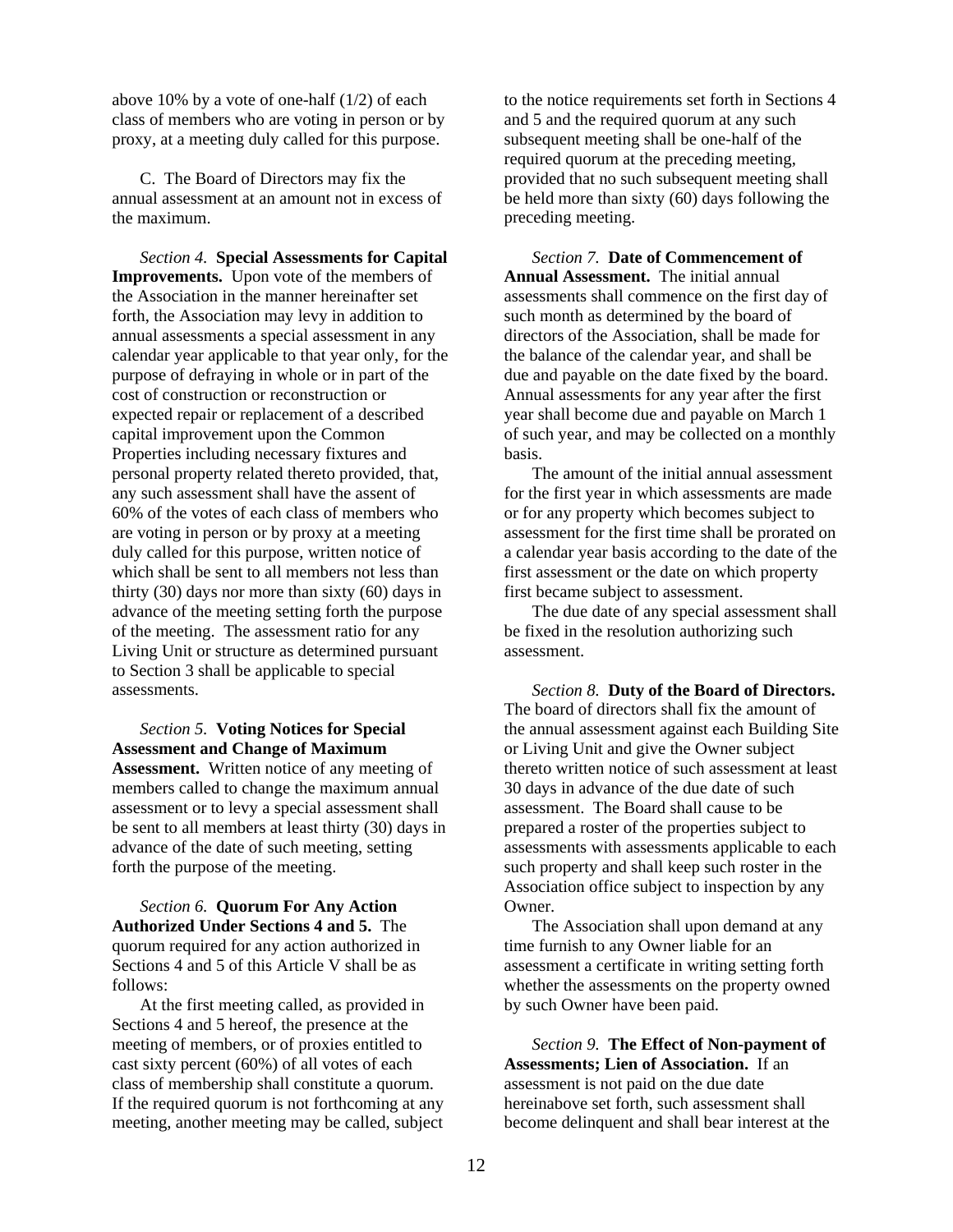rate of ten per annum from such due date. The secretary of the Association shall file in the office of the County Clerk in which the property is located within 90 days after such delinquency, a statement of the amount of the delinquent assessments together with interest, and upon payment in full thereof shall execute and file a proper release of such lien. Such assessment with interest set forth above shall constitute a lien on such Building Site or Living Unit from the date of the filing notice of delinquency until the lien is released as herein provided. The Association may bring an action at law to enforce payment of a delinquent assessment against the Owner personally obligated to pay the same and may enforce such lien in the manner provided by law with respect to a lien on real property.

 In the event a judgment or decree is obtained in favor of the Association, the Owner shall be liable for the Association's court costs and disbursements and a reasonable attorney's fee to be fixed by the Court, such costs, disbursements and attorney fees to be further secured by such lien. No Owner may waive or otherwise escape liability for assessments by non-use of the Common Properties or abandonment of his Building Site or Living Unit.

*Section 10.* **Subordination of the Lien to Mortgages.** The lien of the assessments provided for herein shall be subordinate to the lien of any mortgage or deed of trust. Sale or transfer of any Building Site or Living Unit shall not affect the assessment lien. However the sale or transfer of any Building Site or Living Unit which is subject to any mortgage or deed of trust, pursuant to a decree of foreclosure under such mortgage or any proceeding in lieu of foreclosure thereof including sale under a deed of trust shall extinguish any lien of an assessment which became a lien prior to such sale or transfer. Such sale or transfer shall not release such Building Site or Living Unit from liability from any assessments thereafter becoming due or from the lien thereof.

*Section 11.* **Exempt Property.** The following property subject to the Declaration shall be exempted from the assessments, charges and liens created herein:

 A. All properties to the extent of any easement or other interest therein dedicated and accepted by a municipal or quasi-municipal corporation or other local public authority and devoted to public use.

B. All Common Properties.

#### ARTICLE VI **RESTRICTIONS ON USE OF PROPERTY BY OCCUPANTS**

*Section 1.* **Use Restrictions.** The following restrictions shall be applicable to the use of any property subject to this Declaration:

 A. No Building Site on The Properties shall be used for any purpose other than residential purposes unless otherwise shown on the official recorded plat.

 B. No animals or fowls shall be raised, kept or permitted upon The Properties or any part thereof, excepting only domestic dogs or cats and excepting caged pet birds kept within the dwelling house, provided said dogs, cats and pet birds are not permitted to run at large and are not kept, bred or raised for commercial purposes or in unreasonable numbers.

 C. No oil drilling, oil development operations, oil refining, quarrying or mining operations of any kind shall be permitted upon or in The Properties, nor shall oil wells, tanks, tunnels, mineral excavations or shafts be permitted upon or in The Properties. No derrick or other structure designed for use in boring for oil or natural gas shall be erected, maintained or permitted upon the Properties.

 D. No noxious or offensive activity shall be carried on upon The Properties or any part thereof, nor shall anything be done or maintained thereon which may be or become an annoyance or nuisance to the neighborhood or detract from its value as an attractive residential community.

 E. No Owner or occupant shall remove or significantly alter any tree in any street, right-ofway, park or recreational area or other part of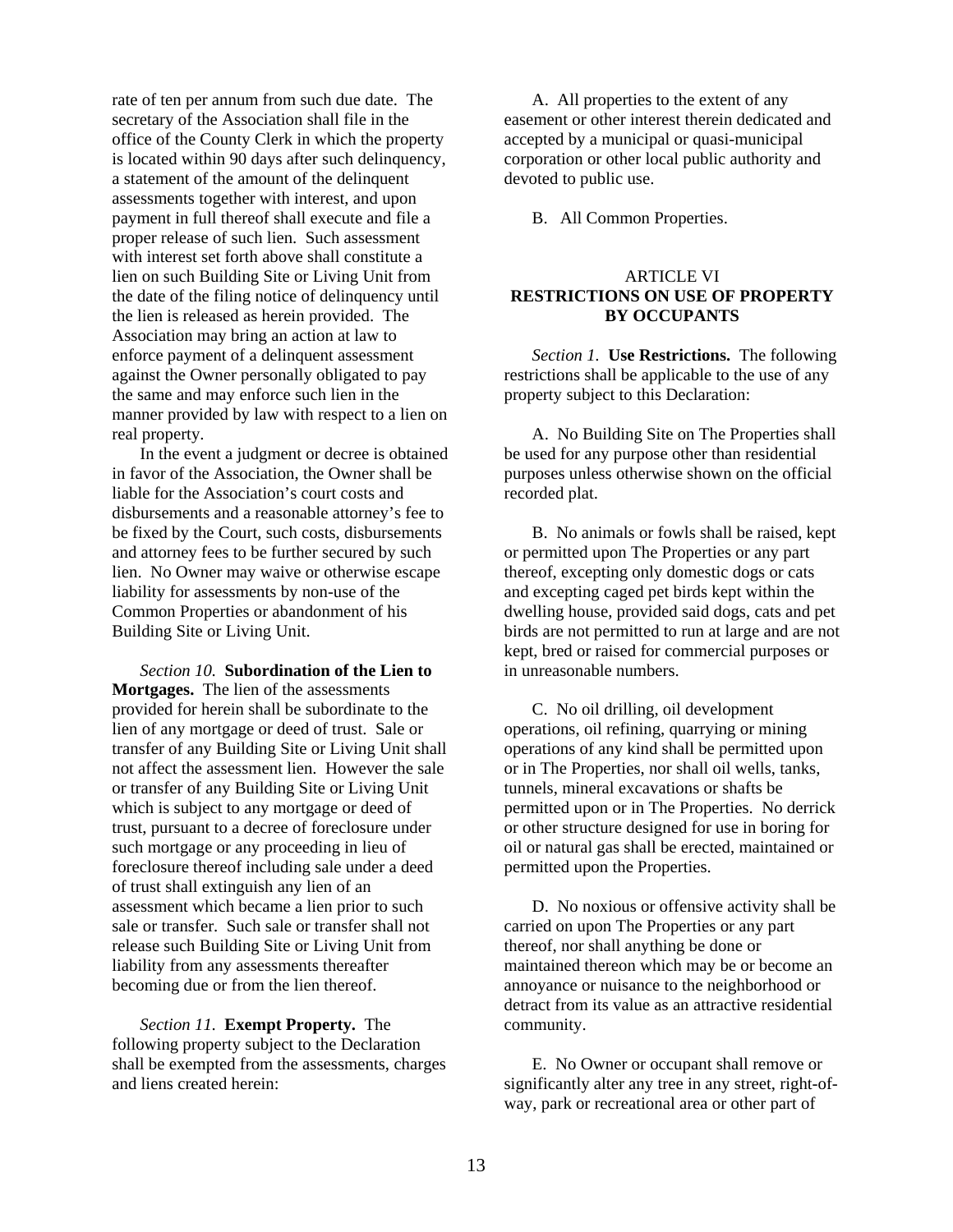the Common Properties unless permission in writing is first granted by the Association.

 F. No Lot shall be used or maintained as a dumping ground for rubbish, grass clippings, garbage or trash. Garbage and other waste shall be kept in sanitary containers. All containers for the storage or disposal of such material shall be kept in a clean and sanitary condition, and comply with all local, state or federal requirement, and shall be obscured from public view by planting, fences or other means.

#### **ARTICLE VII RESTRICTIONS ON TYPE OF STRUCTURE PERMITTED**

*Section 1.* **Restrictions on Structures.** In addition to the requirements imposed by any county or municipal corporation having jurisdiction over The Properties, the following restrictions apply to structures, improvements and personal property on The Properties.

 A. No dwelling shall be erected on any part of the herein described real property containing less than 1400 square feet or principal living area, said living area to be fully enclosed. Porches, terraces, basements, guests houses, servant quarters and garages shall not be construed as living area. Basement shall be defined as any room located 6 or more feet below the adjoining surface of the ground. No single family dwelling shall be more than two stories in height, including the main floor level. No outhouse of any kind, tent, shed or trailer or any other temporary dwelling, shall be erected or maintained on any Building Site or be used for living purposes, nor shall any garage be used for dwelling purposes. Garden sheds or tool sheds may be erected however, with the approval of the Architectural Committee.

 B. No trailer, camper, or pickup coach, tent, boat or truck (except pickup) shall be parked, placed, erected, maintained or constructed on any Building Site for any purpose. However, trailers, campers, pickup coaches, tents or boats which can be and are stored completely within attached garages and are not used for living purposes will not be in violation of these restrictions.

 C. Lot sizes, set back and building height requirements and restrictions on distances between structures are set forth in the Land Use Plan for The Willows as approved by the Arapahoe County Commissioners Resolutions R-P No. 622-73, R-5 No. 623-73, and B-3 No. 626-73.

#### ARTICLE VIII **RESTRICTIONS REGARDING CONSTRUCTION AND MAINTENANCE**

*Section 1.* **Architectural Committee.** The Architectural Control Committee is composed of Charles H. Sanford, Nicholas M. Schmidt and P. Colin Dandridge. The majority of this Committee may designate a representative to act for it. In the event of death or resignation of any member of the Committee, the remaining members shall have full authority to designate a successor. Neither the members of the Committee, nor its designated representative shall be entitled to any compensation for the services performed to this covenant. When the Class B membership terminates, the board of directors shall appoint an Architectural Committee of three or more persons who need not be members of the Association, which Committee may act for the board to the extent set forth in this Declaration.

*Section 2.* **Restrictions on Construction, Maintenance and Improvements.** The following restrictions are applicable to construction, maintenance, and improvements on The Properties:

 A. No building, fence or other structure shall be erected, placed or altered on any lot until the construction plans and specifications and a plot plan showing the location of the structure have been approved by the Architectural Control Committee as to the quality of workmanship and materials, harmony of external design and color with existing structures, and as to location with respect to topography and finished grade elevation. The Committee shall have the right to refuse to approve any such plans, specifications or grading plans which are not suitable or desirable in its opinion for aesthetic or other reasons. These plans and specifications are to be approved in writing by the Committee, and a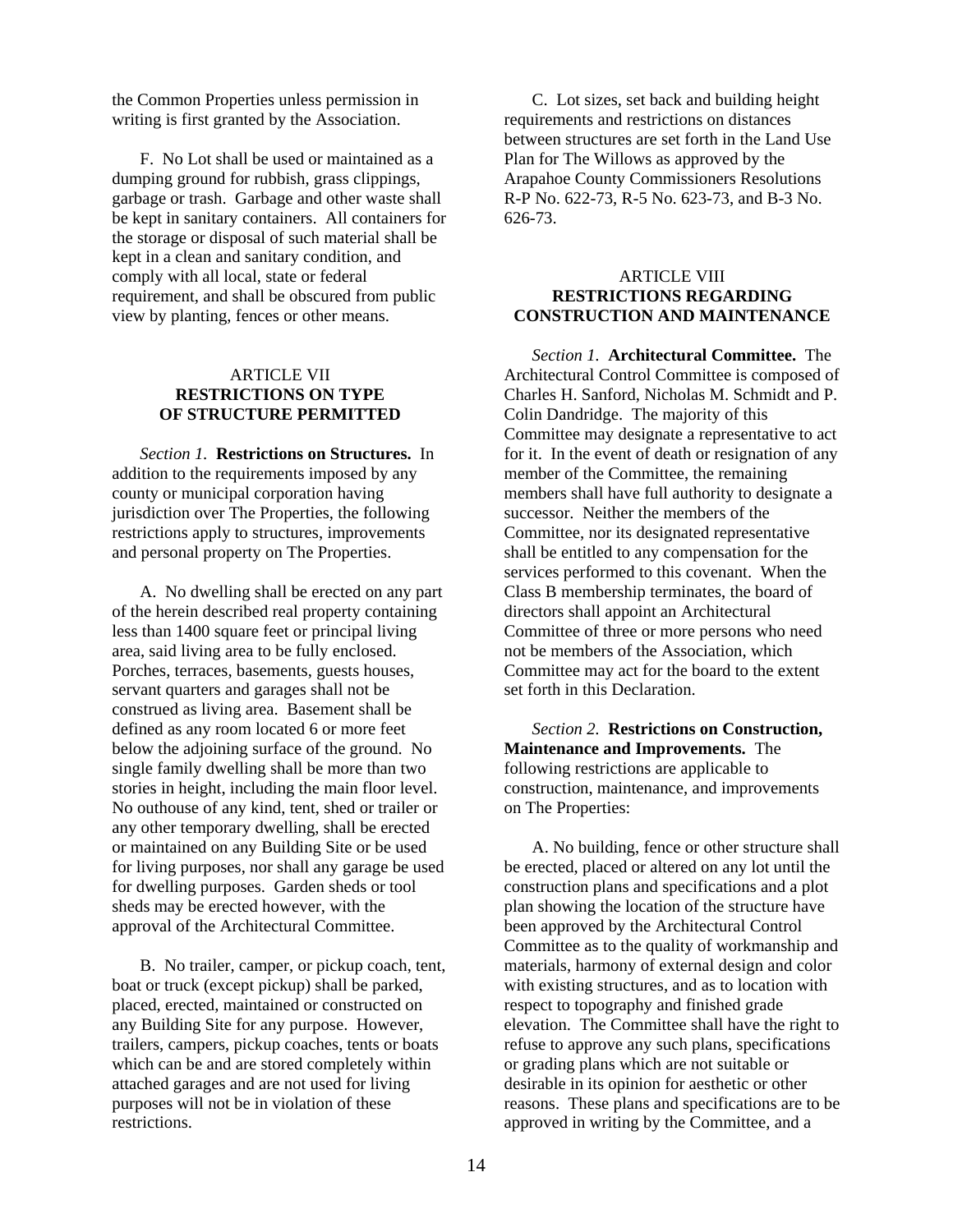finally approved plan shall be lodged permanently with said Committee. All subsequent changes, or additions affecting the external appearance of said structure including but not limited to external appearance of said structure including but not limited to fences, roofing material, walls, basketball backboards, awnings, antennae, air conditioners and coolers shall be subject to prior approval of the Architectural Control Committee.

 B. The Committee's approval or disapproval as required in these covenants shall be in writing. In the event the Committee, or its designated representative, fails to approve or disapprove within 30 days after plans and specifications have been submitted to it, approval will not be required and the related covenants shall be deemed to have been fully complied with.

 C. No sign or radio or TV antenna of any kind shall be displayed to the public view on any part of the above described property, except one professional sign per dwelling of not more than five square feet advertising a dwelling for sale or rent, and signs used by a builder to advertise dwellings or dwelling during the construction and sale period. The Declarant is permitted to use larger signs during the promotional period and erect permanent signs near the entrances to the subdivisions.

 D. No permanent outdoor overhead wire or service drop for the distribution of electric energy or for telecommunication purposes nor any pole, tower or other structure supporting said outdoor overhead wires shall be erected, placed or maintained within The Properties. All purchasers of Lots within The Properties, their heirs, successors, and assigns shall use underground service wires to connect their premises and the structures built thereon to the underground electric or telephone utility facilities.

 E. No fence, wall hedge or shrub planting which obstructs sight lines at elevations between 2 and 6 feet above the roadways shall be placed or permitted to remain on any corner lot within the triangular area formed by the street property lines and a line connecting them at points 15 feet

from the intersection of the property lines, or in the case of a rounded property corner, from the intersection of the street property lines extended. The same sight line limitations shall apply on any lot within 10 feet from the intersection of a street property line with the edge of a driveway or alley pavement. No tree shall be permitted to remain within such distances of such intersections unless the foliage line is maintained at sufficient height to prevent obstruction of such sight lines.

*Section 3.* **Right of Entry of Association Representative.** Any agent or officer of the Association may at any reasonable hour or hours during construction or remodeling, enter and inspect any of said property as to its maintenance or improvements to determine if there has been compliance with the provisions hereof. The Association, and any agent, or officer thereof, shall not thereby be deemed guilty of any manner of trespass for such entry or inspection. The Association may issue a certificate of completion and compliance as to any property so inspected.

*Section 4.* **Evidence of compliance with Restrictions.** Records of the Association with respect to compliance with the provisions of this Declaration shall be conclusive evidence as to all matters shown by such records. Issuance of a certificate of completion and compliance by the Secretary or an Assistant Secretary of the Association showing that the plans and specifications for the improvements or other matters herein provided for have been approved and that such improvements have been made in accordance therewith, or a certificate as to any matters relating to this Declaration by the Secretary or an Assistant Secretary of the Association shall be conclusive evidence that shall justify and protect any title company insuring title to any property subject to this Declaration and shall fully protect and purchaser or encumbrancer in connection therewith. After the expiration of one year following the issuance of a building permit therefore by municipal or other governmental authority, any structure, work, improvement or alteration shall be deemed to be in compliance with the provisions thereof unless a notice of non-compliance executed by the Association shall have been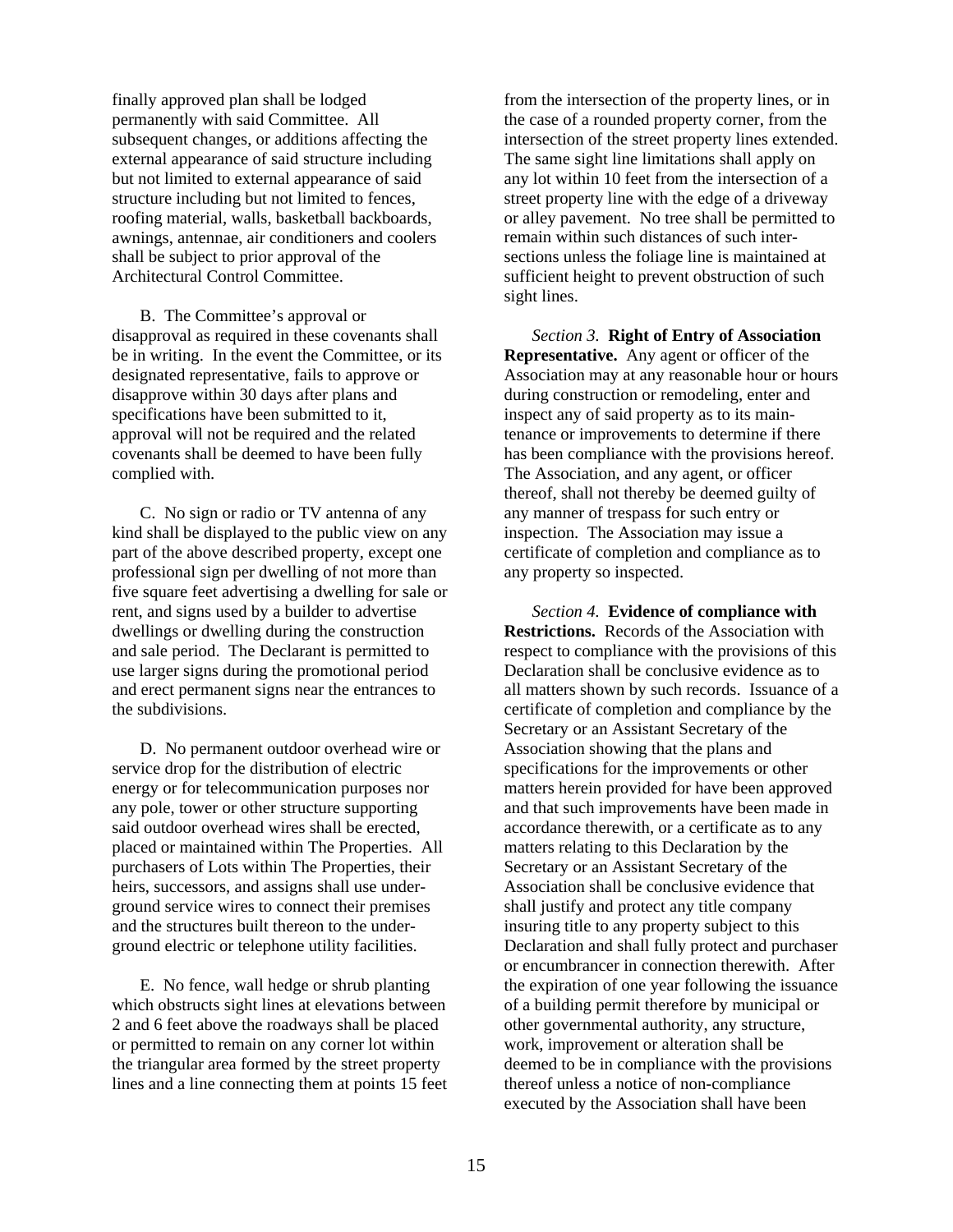recorded in the office of the County Clerk in which the property is located or unless legal proceedings shall have been instituted to enforce compliance or completion.

*Section 5.* **Minor Violations of Setback Restrictions.** If upon the erection of the first single family dwelling upon any of the Building Sites which are subject to these restrictions it is disclosed by survey that a minor violation or infringement of setback lines has occurred, such violation or infringement may be waived by the written consent and waiver of the Owners of the Building Sites immediately adjoining on either side of the Building Site upon which the violation or infringement occurs, and such waiver shall be binding upon all other Owners which are subject to these restrictions. Nothing herein contained shall prevent the prosecution of a suit for any other violation of the restrictions contained in this Declaration. A "minor violation" for the purpose of this section is a violation of not more than two feet beyond the required setback lines. This provision shall apply only to the original structures and shall not be applicable to any alterations or repairs to such structure.

#### ARTICLE IX **RESERVATION OF EASEMENTS**

Declarant hereby grants to the County of Arapahoe or its successors and also reserves to itself, its successors and assigns, perpetual easements under, over and across all Common Properties and under, over and across strips of land five feet in width running along and interior to the side lines and rear lines of each Building Site and each Block for the purpose of erecting, constructing, maintaining and operating sewers and drainage systems, and poles, pipes, wires, cables, guys, anchors and conduits for lighting, heating, power, telephone and any other method of conducting and performing any public or quasi-public utility service or function beneath, upon, or above the surface of such Common Properties and five foot strips of land. Declarant reserves the right to cut and/or trim any tree or other growth on such common Properties and such five foot strips which may interfere with or menace the construction, maintenance or operation of such utilities.

 On all Common Properties shown as such on recorded plats and not lying between dotted lines within street boundaries and lot lines on recorded plats, the easement herein granted to the County of Arapahoe or its successor shall be limited to a strip five feet on either side of the center line of each sewer or other pipeline, conduit, cable or other utility instrumentality as initially placed in, on or under such Common Properties.

 On all Common Properties lying between dotted lines within street boundaries and lot lines on recorded plats, the easement herein granted to the County of Arapahoe or its successor shall include the rights to go upon such Common Properties to maintain and repair improved streets.

 The recorded Subdivision plats for the Properties contain easements for and restrictions related to utility lines.

 If any portion of the Common Properties encroaches upon a Living Unit or Building Site, a valid easement for the encroachment and for the maintenance of same, so long as it stands, shall and does exist. If any portion of a Living Unit encroaches upon the general common elements, a valid easement for the encroachment and for the maintenance of the same, so long as it stands, shall and does similarly exist. Such encroachments and easements shall not be considered or determined to be encumbrances either on the Common Properties or on the Living Units for purposes of marketability of title or other purposes.

 All lots, building sites and living units are subject to and bound by Public Service Company tariffs which are now and may in the future be filed with the Public Utilities Commission of the State of Colorado relating to street lighting in the Properties, together with rates, rules and regulations therein provided and subject to all future amendments and changes thereto. The owner or owners shall pay as billed a portion of the cost of public street lighting in the Properties according to Public Service Company rates, rules and regulations, including future amendments and changes on file with the Public Utilities Commission of the State of Colorado.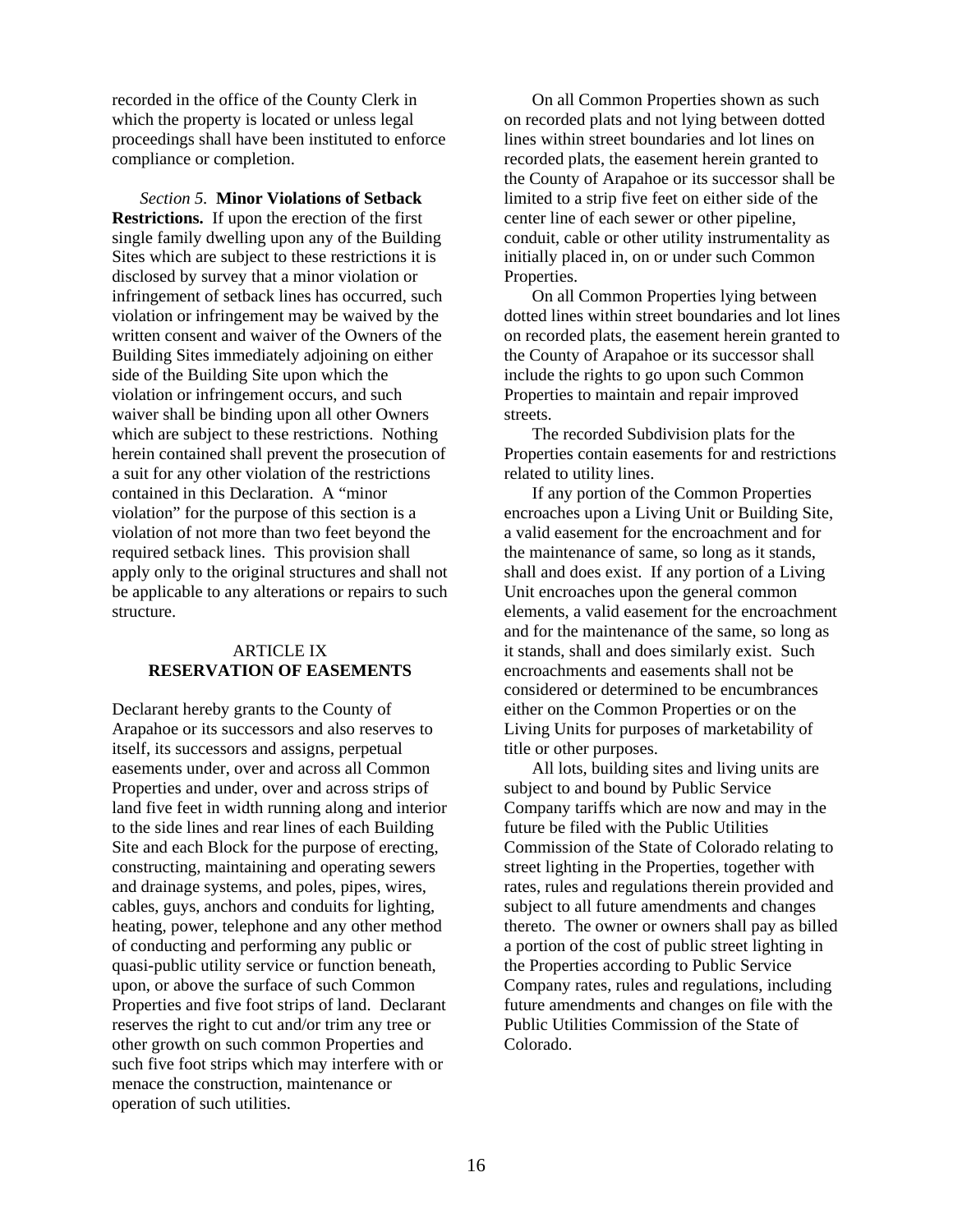#### ARTICLE X **INSURANCE AND INDEMNIFICATION**

*Section 1.* **Insurance.** The Association shall maintain at all times insurance policies for fire with extended coverage and vandalism and malicious mischief with endorsements attached issued in the amount of the maximum replacement value of all Common Area facilities and buildings, and such casualty and public liability and other insurance policies as the Board deems necessary.

*Section 2.* **Indemnification.** Each officer and director of the Association shall be indemnified by the Association against all expenses and liabilities including attorneys' fees, reasonably incurred by or imposed upon him in any proceeding to which he may be a party, or in which he may become involved, by reason of his being or having been an officer or director of the Association, or any settlements thereof, whether or not he is an officer or director of the Association at the time such expenses are incurred, except in such cases wherein such officer or director is adjudged guilty of willful misfeasance or malfeasance in the performance of his duties; provided that in the event of a settlement the indemnification shall apply only when the Board of Directors approves such settlement and reimbursement as being for the best interests of the Association.

#### ARTICLE XI **GENERAL PROVISIONS**

*Section 1.* **Duration.** Covenants and restrictions of this Declaration shall run with and bind the land and shall inure to the benefit of and be enforceable by the Association or the Owner of any Building Site or Living Unit subject to this Declaration, their respective legal representatives, heirs, successors and assigns for a term of twenty years from the date this Declaration is recorded. After such term such covenants and restrictions shall be automatically extended for successive periods of ten years unless an instrument signed by the then Owners of two-thirds of the Building Sites and Living Units has been recorded agreeing to change said covenants and restrictions in whole or in part. The covenants and restrictions of this

Declaration may be amended during the first twenty year period by an instrument signed by not less than 75% of the Owners of Building Sites or Living Units and thereafter by an instrument signed by not less than 66-2/3% of such Owners. Any amendment must be properly recorded.

*Section 2.* **Notices.** Unless otherwise herein, and notice required to be sent to any member or Owner under the provisions of this Declaration shall be deemed to have been properly sent when mailed, postpaid, to the last known address of the person who appears as member or Owner on the records of the Association at the time of such mailing.

*Section 3.* **Enforcement.** The Association or the Owner or Owners of any of the Properties may enforce the restrictions, conditions, covenants, and reservations imposed by the provisions of this Declaration herein set forth by proceedings at law or in equity against any person or persons violating or attempting to violate any of the said restrictions and limitations, either to recover damages for such violation, including reasonable attorneys fees incurred in enforcing these covenants, or to restrain such violation or attempted violation, or to modify or remove structures fully or partially completed in violation hereof, or both. Every suit to enforce these covenants, or restrain a violation or attempted violation hereof, or to modify or remove a structure fully or partially completed or in violation hereof shall be commenced no later than one year from the date of the violation for which the action is sought to be brought or maintained. Failure of the Association or of any Owner to enforce any covenant or restriction herein contained shall in no event be deemed a waiver of the right to do so thereafter. The Association shall not be liable to reimburse any Owner for attorneys' fees or costs incurred in any suit brought by an Owner to enforce or attempt to enforce these covenants.

*Section 4.* **Severability.** Invalidation of any one of these covenants or restrictions by judgment or court decree shall in no wise affect any other provisions which shall remain in full force and effect.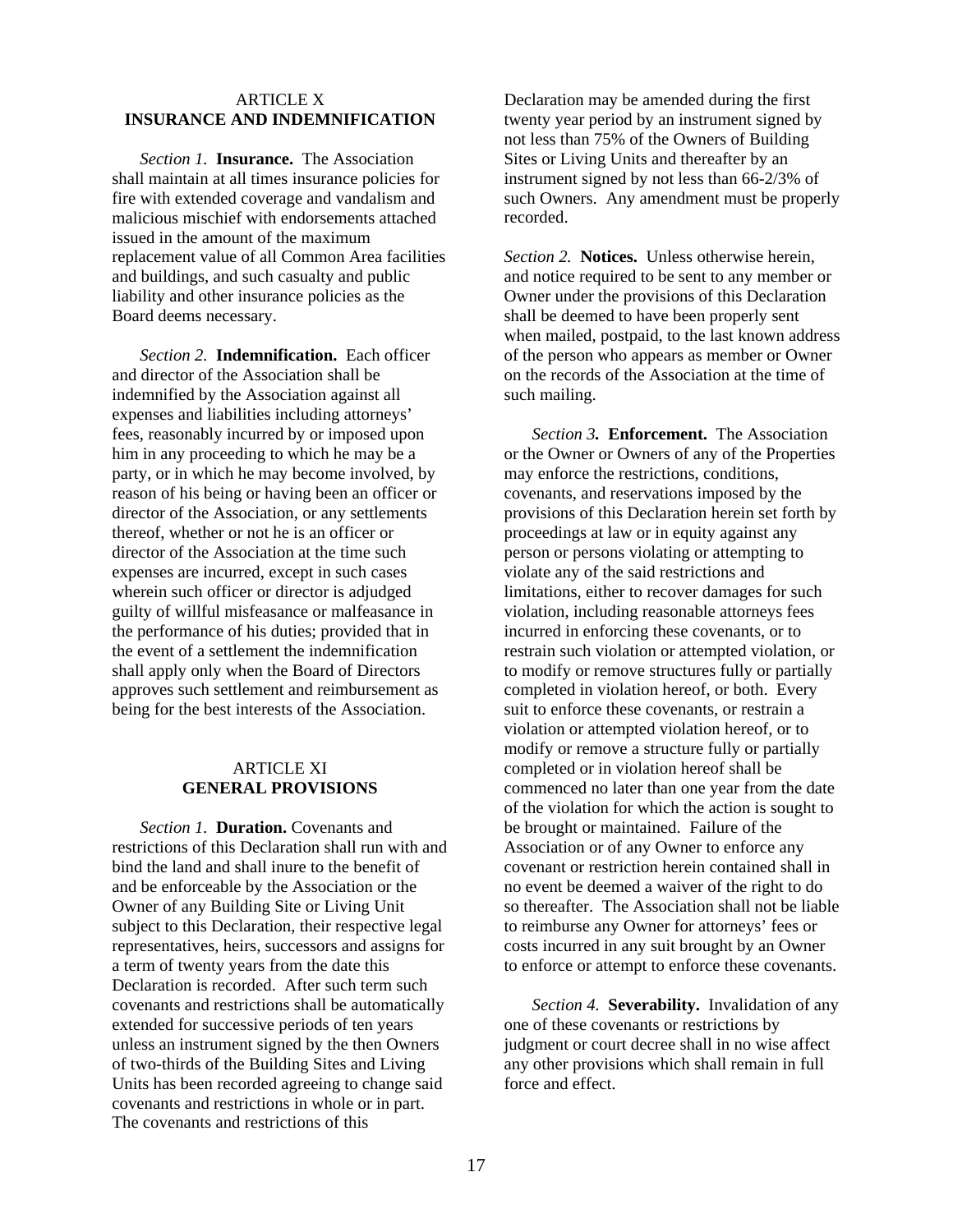*Section 5.* **Effect of Ordinances.** Police, fire and other public safety ordinances of any governmental corporation or unit having jurisdiction over any portion of The Properties shall govern where more restrictive than these covenants and restrictions.

*Section 6.* **"Declarant"** as used herein means the named Declarant, its successors and assigns.

 IN WITNESS WHEREOF the undersigned being the Declarant herein has hereunto set its hand and seal as of the day and year first hereinabove set forth.

> SANFORD HOMES, INC By /s/ Charles H. Sanford President

#### ATTEST: /s/ Nicholas M. Schmidt Secretary

STATE OF COLORADO ) ) ss. COUNTY OF ARAPAHOE )

 The foregoing instrument was acknowledged before me this  $26<sup>th</sup>$  day of September, 1974, by Charles H. Sanford, as president, and Nicholas M. Schmidt, as secretary, of Sanford Homes, Inc., a Colorado corporation.

Witness my hand and official seal.

 /s/ Linda A. Hickey Notary Public

My commission expires June 16, 1977.

### **HOMESTEAD IN THE WILLOWS AMENDMENT TO DECLARATION OF COVENANTS AND RESTRICTIONS**

 This Amendment is made that certain Declaration of Covenants and Restrictions of Homestead in the Willows Homeowners Association dated September 26, 1974 (as amended and supplemented by the amendments and supplements listed in Exhibit "B" attached hereto and by this reference made a part hereof) which was filed in Book 2287 at Page 156 of the real property records of the Clerk and Recorder of Arapahoe County Colorado on the 1<sup>st</sup> day of November, 1974 (the "Declaration").

 WHEREAS, the Association has determined that the construction, maintenance, repair and replacement of fencing on the perimeter of The Properties is of interest to the Owners and promotes the recreation, health, safety, enjoyment and welfare of the residents in The Properties; and

 WHEREAS, the Association has determined that such fencing is accurately described on Exhibit "A" attached hereto (the "Perimeter Fencing"); and

 WHEREAS, seventy-five percent (75%) of the Owners of Building Sites or Living Units have signed an instrument amending the

Declarations which instrument is in substantially the same form as this Amendment;

 NOW THEREFORE, the Declaration is amended as described hereinafter.

#### **AMENDMENTS**

 1. The following paragraph N. shall be added to ARTICLE I of the Declaration.

**N.** "Perimeter Fence" shall mean the Perimeter Fence and any other elements defined as such by the Association in the Declaration, any amendments thereto or any resolution of the Board of Directors established in Article IV of the Articles of Incorporation.

 2. The following Section 12 shall be added to Article V of the Declaration.

*Section 12.* **Assessments Related to the Perimeter Fence.** The costs of maintenance and repairs of the Perimeter Fence may be paid from Annual Assessments fixed pursuant to Section 3 or Section 12.5 of this Article V. The Board of Directors may, in its discretion, irrespective of the fact that the Perimeter Fences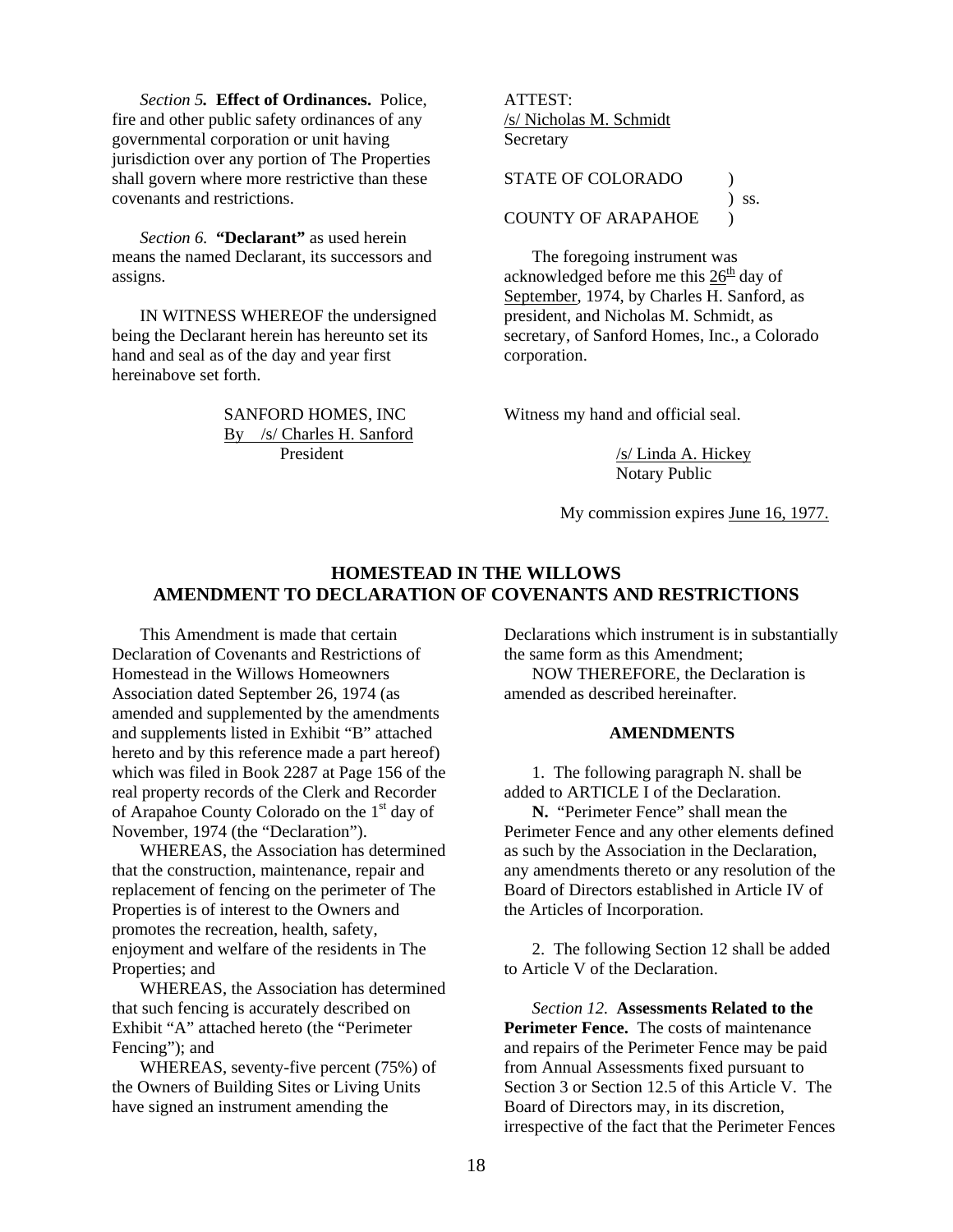are not Common Property fix Special Assessments (as defined hereinabove) for the payment of costs associated with the replacement of the Perimeter Fence or utilize funds from the Perimeter Fence Maintenance Reserve Fund Account (as described below) for the payment of costs associated with the maintenance or repair of the Perimeter Fence. Such costs concerning the Perimeter Fence shall be borne:

 1. Entirely by any Owner whose conduct or misconduct causes the need for maintenance, repair or replacement of all or a portion of the Perimeter Fence;

 2. Equally by all Owners for maintenance or repair for ordinary wear and tear of the Perimeter Fence;

 3. Equally by all Owners where the Perimeter Fence is replaced or reconstructed because it is obsolete, worn out, unsightly or becomes otherwise inconsistent with standards of maintenance established by Architectural Control Committee or any generally applicable public requirements;

 4. The Association shall undertake to refurbish the Perimeter Fence during 1994 to bring it into compliance with the standards established by the Architectural Control Committee. Said refurbishment shall not be commenced until binding agreements are executed with a reputable company(ies) providing that the cost of such refurbishment shall not exceed \$125,000.00 Preceding subparagraphs 1, 2 and 3 notwithstanding, such refurbishment costs shall be assessed and are hereby authorized as follows:

- (a) Equally against Owners of Property on which portions of the Perimeter Fence are located for surface preparation and staining of the interior of the fence;
- (b) Equally against all Owners for surface preparation and staining of the exterior of the Perimeter Fence including any landscape modification necessary for such purposes; and,
- (c) Equally against Owners of Property on which portions of the Perimeter Fence are

located where landscape modification (on such Owners Property), reconstruction or structural rehabilitation is required, provided however, any landscape modification shall be agreed upon by such Owner and the Architectural Control Committee prior to its implementation.

 5. Funds required to pay costs associated with Perimeter Fences not otherwise provided for herein shall be assessed as part of the Annual Assessments or as equal Special Assessments (irrespective of the fact that the Perimeter Fences are not Common Property) against all **Owners** 

 6. The Board of Directors shall establish a special account to be known as the Perimeter Fence Maintenance Reserve Account to provide for maintenance and repair of the Perimeter Fence. The Perimeter Fence Maintenance Reserve Account shall be funded initially by an Annual Assessment against the Property of each Owner in the amount of \$30.00 per year which assessment may be increased, at the discretion of the Board of Directors, by no more than 10% each year, subject to the limitations of Section 3 of Article V. At such time as replacement of the Perimeter Fence is authorized as a Special Assessment, the funds then existing in the Perimeter Fence maintenance Reserve Account may be applied toward the cost of such replacement.

 Notwithstanding anything to the contrary contained in Section 3 of Article V the provisions of this Section 12 shall not be applicable to any Owners of Living Units which are part of a Townhouse, row house or a clustertype condominium development, specifically including those known as the Village I townhomes.

 The consent and approval of each of the undersigned Owners shall be irrevocable and remain valid notwithstanding any Owner's disability, death or conveyance of their Lot or Living Unit prior to the recording of this